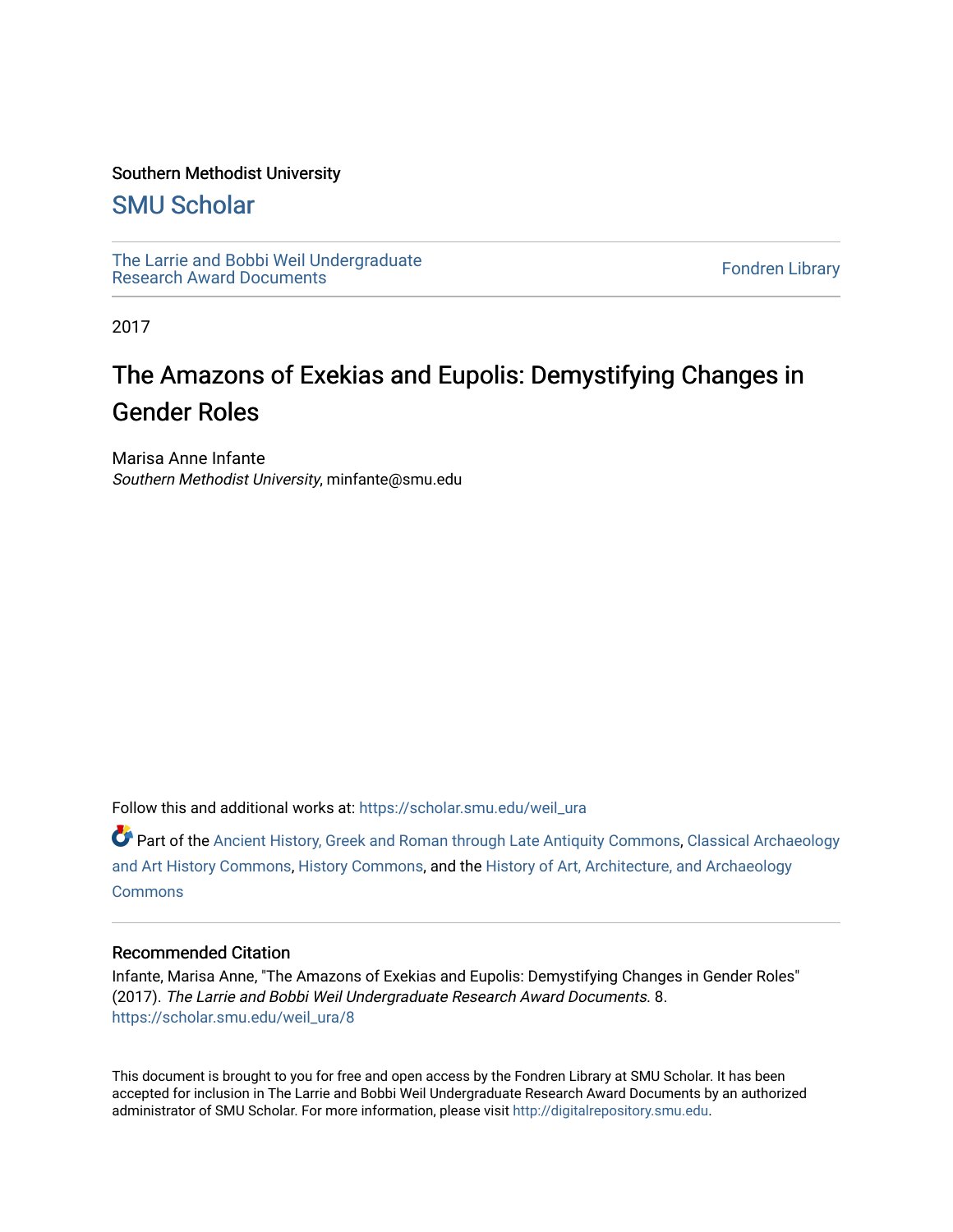The Amazons of Exekias and Eupolis: Demystifying Changes in Gender Roles

Marisa Anne Infante ARHS 4310 December 14, 2016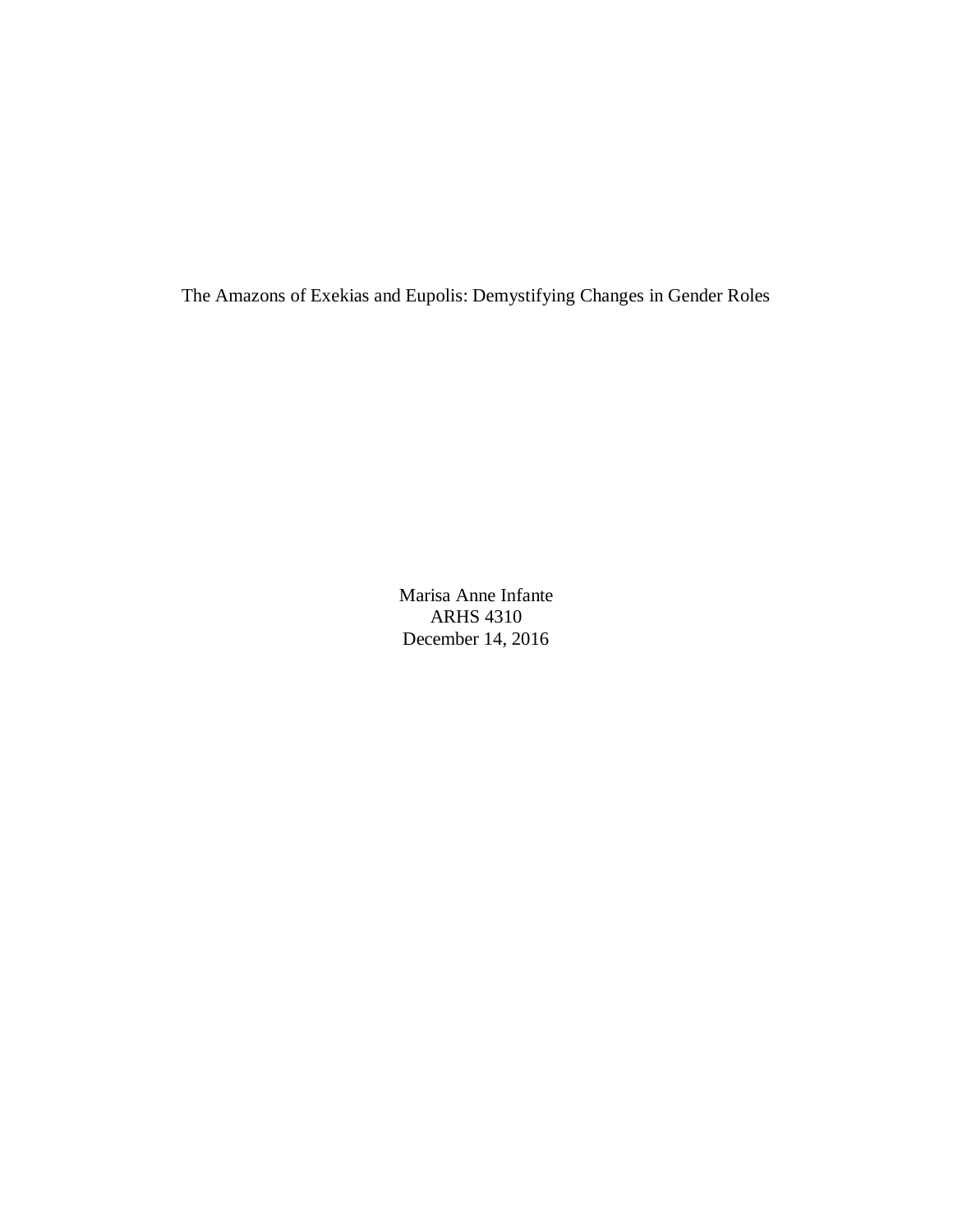#### **Abstract**

In this paper, I will examine the changing gender roles of women as the Athenian government changes from a tyranny in the Archaic period to a democracy in the Classical period by comparing a Black-Figure Amphora, which depicts an image of Achilles Killing Penthesilea, by Exekias and a Red-Figure Column Krater, which depicts an image of an Amazon on Side A and an unidentified figure on Side B, by Eupolis. The creation of democracy was not the universal celebration that it is often praised to be in modern times. I will demonstrate this through a visual analysis of how the iconography of the Amazon shifts from being represented in the likeness of the goddesses, Artemis and Athena, to a portrayal of the Amazons as the Persian enemy. This shift in iconography mirrors the shift that occurred for the respect and to some extent power that was afforded to Athenian women, especially those of an upper-class background. My comparative analysis utilizes the works of gender and feminist scholars such as Beth Cohen, Larissa Bonfante, Laura Mulvey and Judith Butler. Both Cohen and Bonfante argue that the Amazons are representations of the weakness and struggle of women; however, using their methodology I construct an argument that counters this point of view. At first the Amazons were shown with power, power that they gained from the goddesses, Artemis and Athena; however, through the manipulation of their iconography the Amazons as Persians began to represent women as barbarians and as others. Lastly, utilizing the work of Mulvey and Butler, I will examine how the gaze and mindset of the viewer changes the perception of Amazon iconography.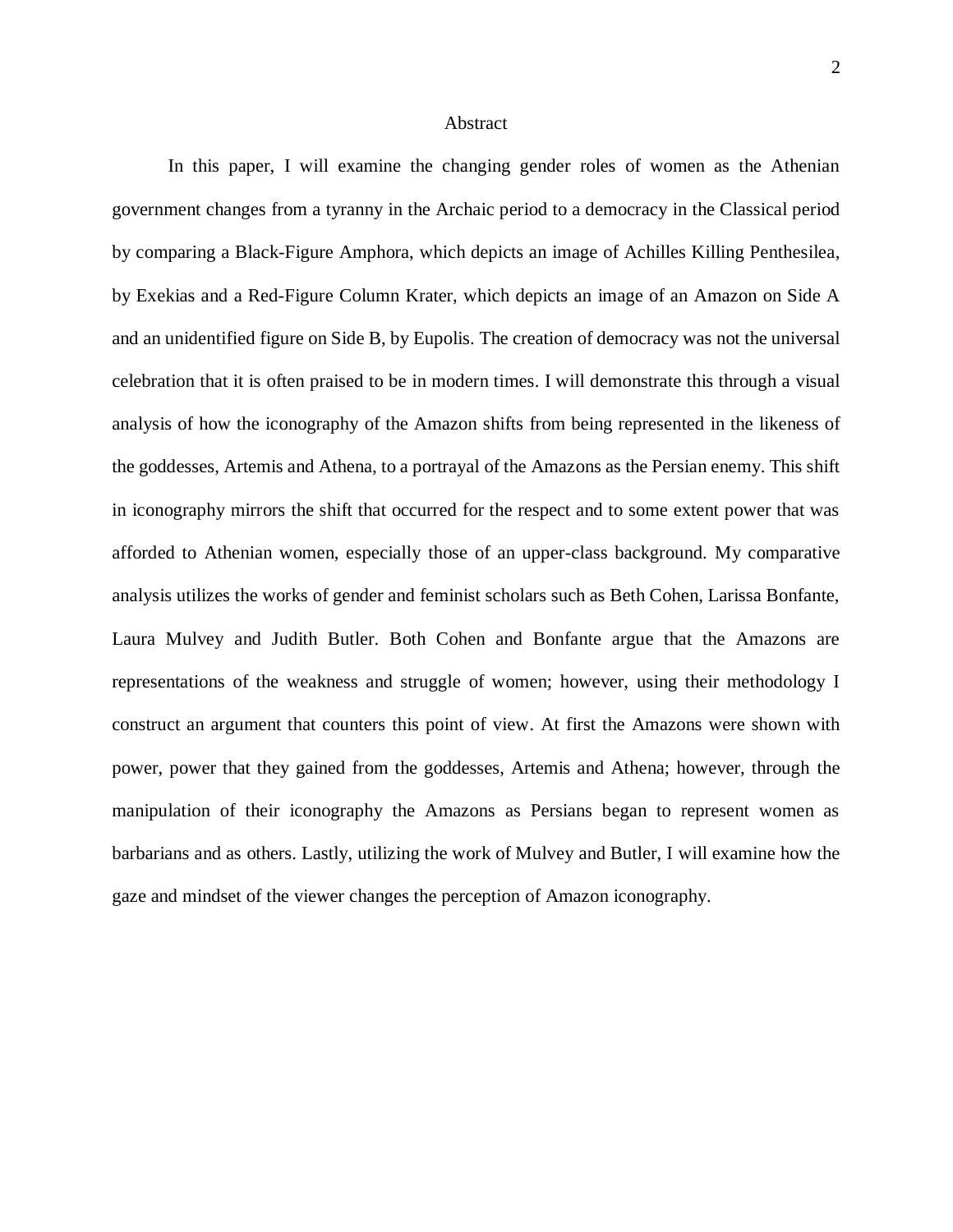#### **Introduction**

 $\overline{a}$ 

Classical Greece – particularly Classical Athens – is perhaps most famous, and most lauded, for being the birthplace of democracy. Yet, while often seen as being a universally positive development, the transition from the tyrannical/royal government of the Archaic Period (c. 600-490 BCE) to the democracy of the Classical Period (c. 490-330 BCE) was not beneficial to everyone. The introduction of democracy was more than just politics; it was the restructuring of society and societal norms. In particular, women suffered a loss of status, with the respect and (in some sense) power that was afforded to women differing radically between these two periods.

In this paper, I will explain how two Greek vases with depictions of Amazons demonstrate this change: One, an Amphora from the Archaic period<sup>1</sup> (Figure 1), and the other, a Red-Figure column krater from the Classical era (Figure 2)<sup>2</sup>. Amazon imagery is a particularly informative corpus for analyzing female gender roles because the Amazons are imagined as a foreign race<sup>3</sup>; however, through the depiction (either empowered or subjugated) of these foreign female bodies the vase paintings reveal the relative freedom or restriction in the ways that Greek

<sup>&</sup>lt;sup>1</sup> This vase is a black-figure Amphora painted by Exekias in 540-530 BCE. The title of the amphora is "Achilles killing the Amazon Queen Penthesilea". Currently the vase is on display as part of the collection of the British Museum. An amphora would have been used as a storage vessel for liquids, most likely wine.

<sup>&</sup>lt;sup>2</sup> The Red-Figure column krater with an Amazon is housed as part of the collection of the Dallas Museum of Art. This krater was painted in 470-460 BCE, which chronologically is part of the "new painting era" in Classical art (Andrew Stewart, *Classical Greece and the Birth of Western Art*, (Cambridge: Cambridge University Press, 2008). On this vase, there are two depictions on either side. On the first side is the Amazon from which the krater gets its name and on the other is a young man holding what appears to be a bow from a bow and arrow and is dressed in a fulllength chiton, the typical dress of the time period. A column Krater would have been used in order to mix water and wine in the symposium.

<sup>&</sup>lt;sup>3</sup> Imagining the Amazons as non-local women was nonthreatening to the Greek man because he could not directly compare his wife to this foreign woman because she is not Greek. However, it stands as a good representation because the Amazon is still woman enough that she, in their minds, still represents womanhood as an abstract thought.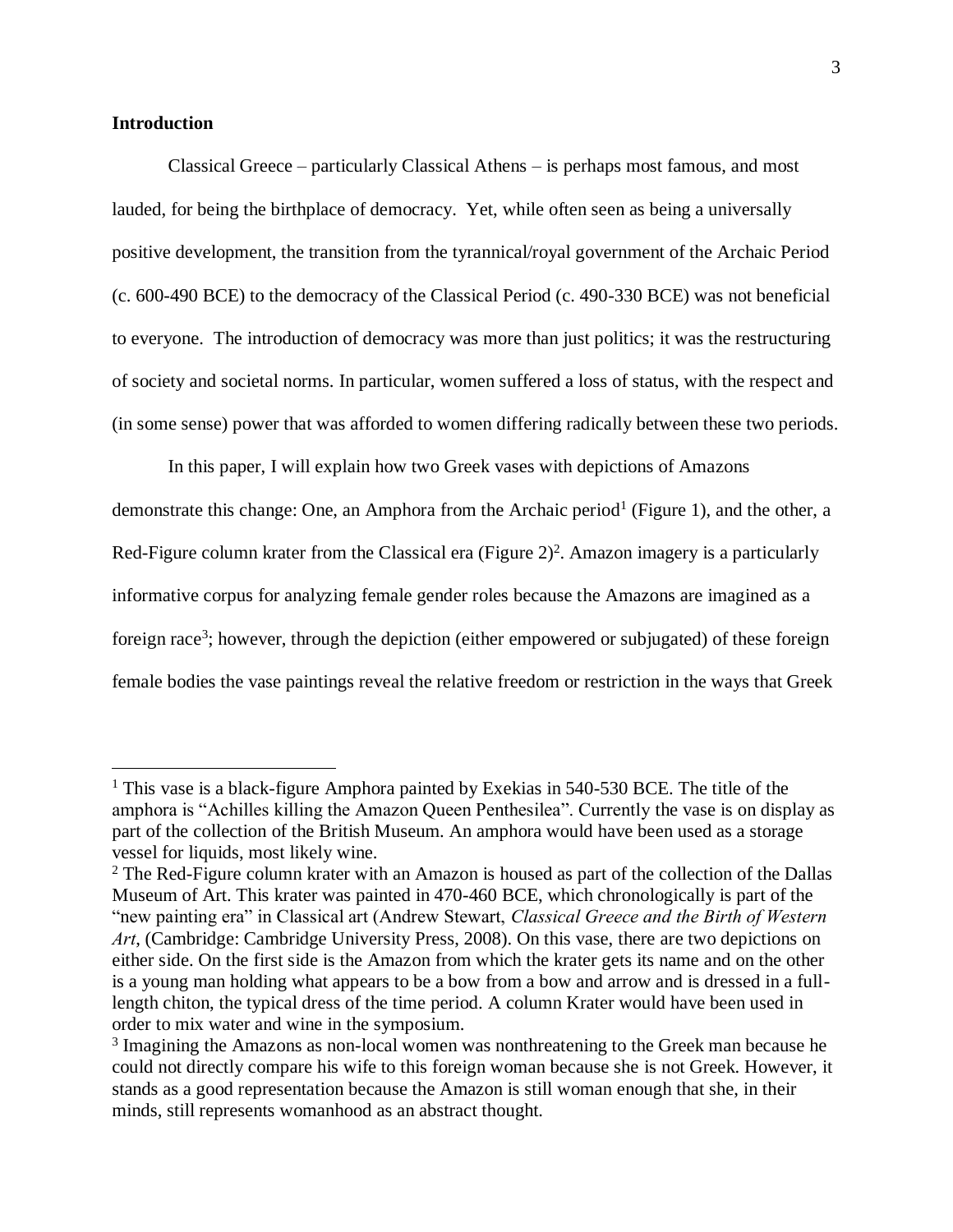men were comfortable thinking about women. Through visual analysis, and a critique of assumptions about Amazon iconography using gender theory, I will present the idea that Amazon iconography reflects changing gender roles during the transition of government from the Archaic to the Classical period in Athens.

The Archaic Period, classified as the time from 600 BCE until the Persian wars in 490 BCE<sup>4</sup>, was "a critical period for women ... it was within the development of the framework of the polis that the laws and customs were established which were to determine the position of women for several centuries to come"<sup>5</sup>. The status of women was highly influenced by the role of the tyrannical government during the Archaic period<sup>6</sup> because the tyrannical government included a court system, which creates a hierarchical system of power. In particular, the Athenian courts of the "tyrants" provided liberal patronage for the arts and attracted artists because many tyrants initiated public works<sup>7</sup>. The tyrannical government and the system of the court, which was sometimes made up of artists and other times made up of small groups who owed their position to wealth, created economical class systems because there was an obvious division of wealth and status<sup>8</sup>. This economic class divide allowed for some women to be more

<sup>4</sup> Richard T. Neer, *Greek Art and Archaeology c. 2500 – 150 BCE* (New York: Thames and Hudson Inc.,2012).

<sup>5</sup> Ian Morris, "Archaeology and Gender Ideologies in Early and Archaic Greece," *Transactions of the American Philological Association 129*, (1999): 305, accessed November 17, 2016, http://www.jstor.org/stable/284433

<sup>6</sup> Peter W. Rose, "Class and Ideology" in *Class in Archaic Greece 2012*, (Cambridge: Cambridge University Press, 2012), 42.

<sup>7</sup> John Boardman, "The Archaic Period of the Sixth Century," in *Pre-Classical: From Crete to Archaic Greece 1967,* ed. John Flemming and Hugh Honour (Harmondsworth: Penguin Books Ltd, 1967), 109.

<sup>8</sup> John Boardman, "The Archaic Period of the Sixth Century," 109.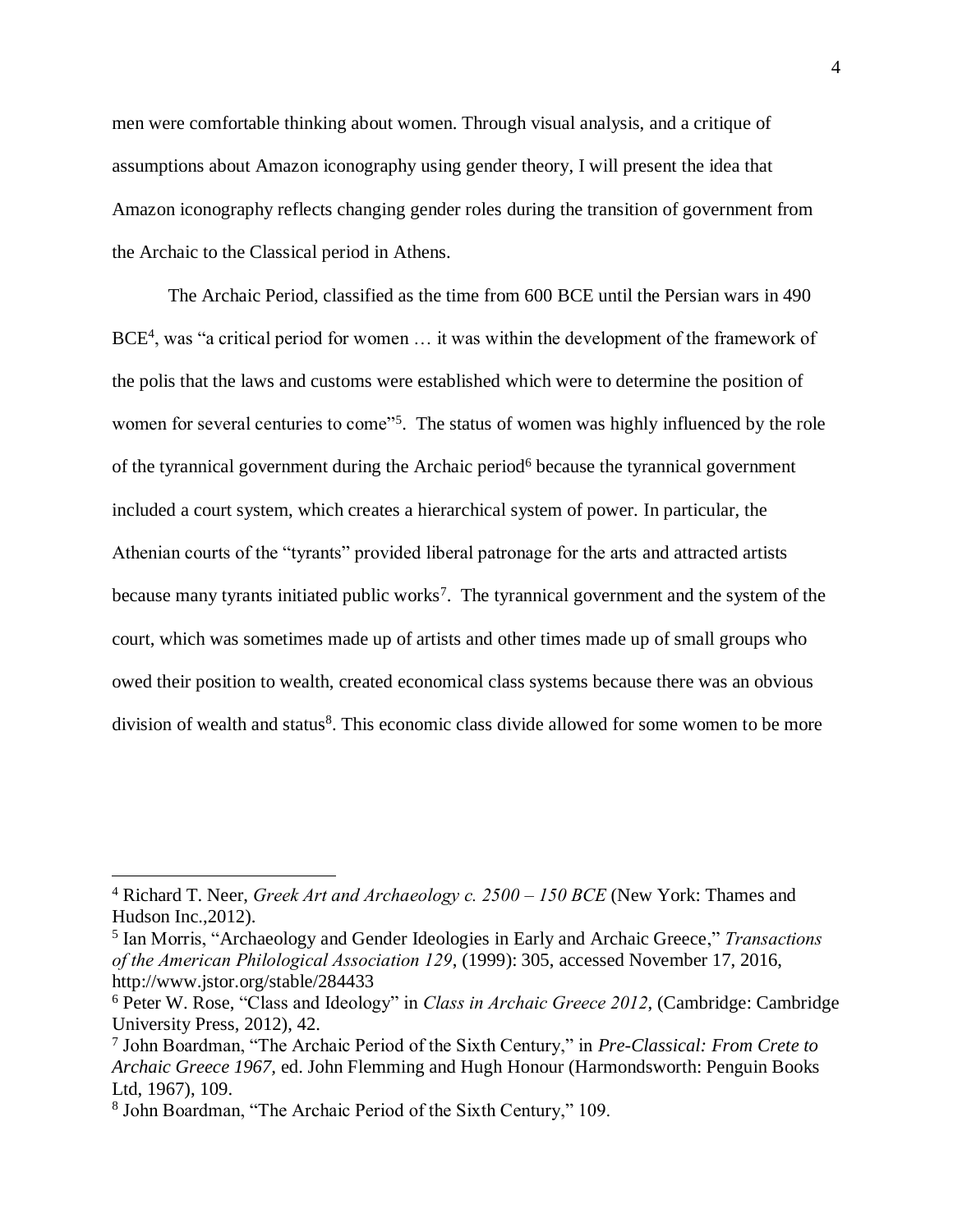autonomous and respected than others because they had high social standing due to the wealth and/or elite circumstances of their birth or marriage<sup>9</sup>.

In 490 BCE, with the start of the Persian wars, the Classical era of Greece began. During the war, the Persians destroyed large quantities of art in Athens<sup>10</sup>; therefore, the Athenians had to radically rebuild their city – largely from scratch – when they finally defeated the Persians.<sup>11</sup> This sense of "starting over" inspired the Classical period ethos of innovation, experimentation, and competition. Two concepts became very important to artists during the classical period: *τέχνη* (Techne) and *μίμησις* (Mimesis)<sup>12</sup>. Techne is the concept of how art was portrayed and the utilization of the skills of the artists. Mimesis is the idea of art being reflective of nature, a translation of the world as imitation<sup>13</sup>. Competition between artists was a driving force behind the development of Classical period aesthetics, in which we see rapid shifts in how traditional subject matter (such as the Amazon myth) was portrayed.

During the Classical period, democracy was fully actualized as the new political structure of the city of Athens<sup>14</sup>. Athens became the dominant political force in Greece after the Persian wars as the head of the Delian League, a group formed after the Persian wars as a method of

<sup>9</sup> Sarah Pomeroy, "Women and the City of Athens" in *Goddesses, Whores, Wives and Slaves, Women in Classical Antiquity 1995*, (New York: Schocken Books Inc.,1995), 79.

<sup>10</sup> Richard T. Neer, "Early Classical, 480 – 440 BCE" in *Greek Art and Archaeology c. 2500 – 150 BCE 2012*, (New York: Thames and Hudson Inc.,2012), 220.

<sup>11</sup> P.J Rhodes, "Athens After the Persian Wars" in *A History of the Classical Greek World 478 – 323 BCE 2010*, (Malden: Wiley-Blackwell Publishing LTD., 2010), 49 – 50.

<sup>12</sup> Richard T. Neer, "High Classical" in *Greek Art and Archaeology c. 2500 – 150 BCE 2012*, (New York: Thames and Hudson Inc., 2012), 294 - 295.

<sup>13</sup> Richard T. Neer, "High Classical", 294.

<sup>14</sup> Oswyn Murray, "Life and Society in Classical Greece" in *The Oxford History of Greece and the Hellenistic World 1991*, ed. John Boardman, Jasper Griffin and Oswyn Murray (Oxford: Oxford University Press, 1991), 244.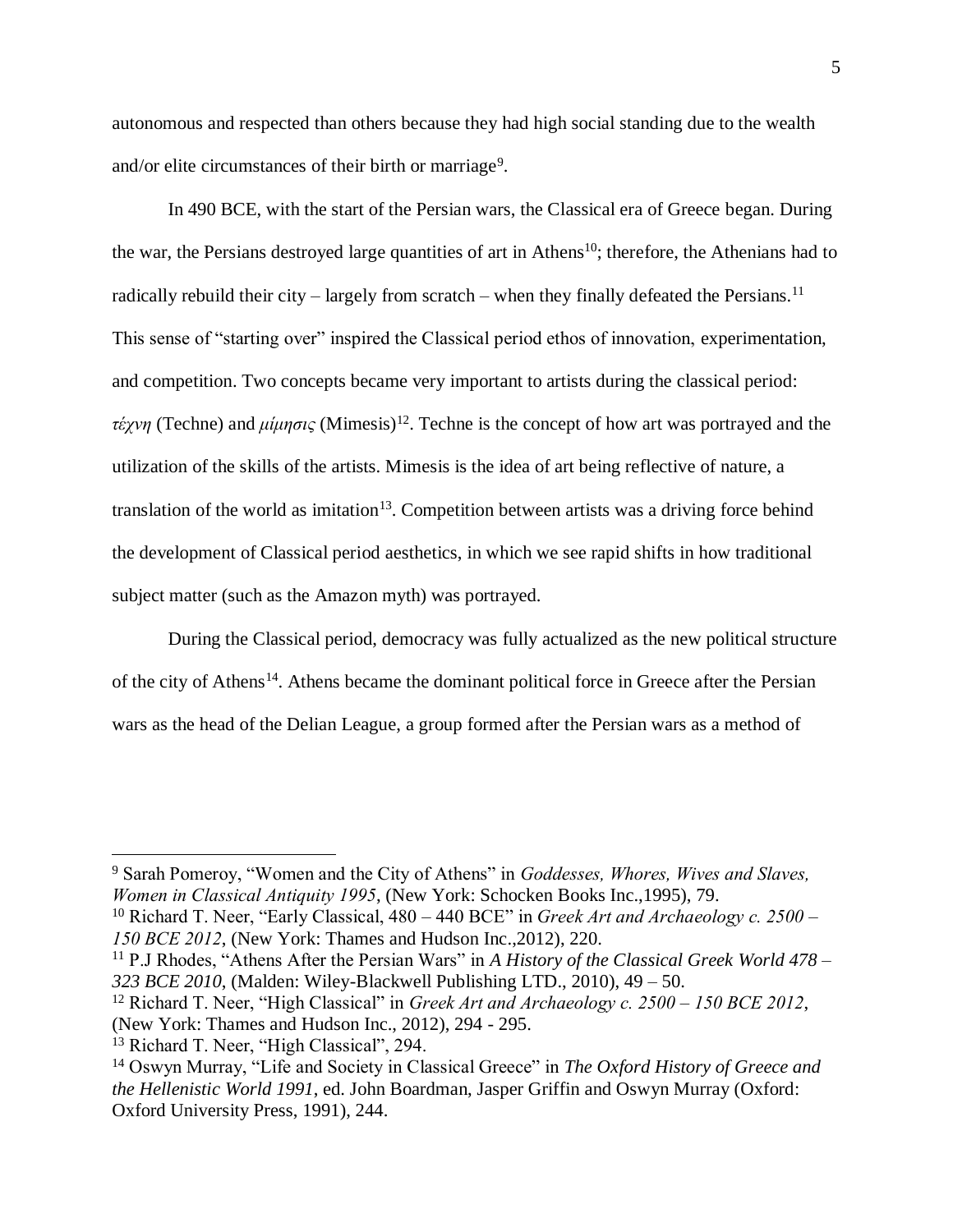protection against future attacks<sup>15</sup>. The democratic mindset for the city of Athens eliminated class systems based on economics because they viewed every Athenian male citizen over the age of eighteen as holding the same amount of power within the political arena. Women of the Classical era in Athens experienced less power than in the previous Archaic period, because now all women were reduced to holding the same legal and, to some degree, social status – that of the secondary "other", inferior to men<sup>16</sup>.

#### **Amazons in Mythology**

 $\overline{a}$ 

In both the Archaic and Classical periods, the myth of the Amazons was a popular representation of the strife of women. The Amazons of Greek mythology, a race of warlike women, gained recognition for their courage, pride, and autonomy. Daughters of Ares, the god of war, the Amazons were thought to live at the outer limits of the known world in a female-only society  $17$ . According to Homer, the Amazons were "the equal of men", even fighting on the side of Troy during the Trojan War<sup>18</sup>. In the Epic Cycle<sup>19</sup>, we are told that the Amazon Queen, Penthesilea, aided the Trojans but was killed in battle by Achilles<sup>20</sup>. Regardless of which myth they referenced, Archaic Greek vase painters generally depicted Amazons as wearing hoplite

<sup>15</sup> Simon Hornblower, "Greece: the History of the Classical Period" in *The Oxford History of Greece and the Hellenistic World 1991*, ed. John Boardman, Jasper Griffin and Oswyn Murray (Oxford: Oxford University Press, 1991), 141 – 144.

<sup>16</sup> Oswyn Murray, "Life and Society in Classical Greece", 251.

<sup>17</sup> Sarah Pomeroy, "Amazons: Women as Warriors" in *Goddesses, Whores, Wives and Slaves, Women in Classical Antiquity 1995*, (New York: Schocken Books Inc.,1995), 43-45.

<sup>&</sup>lt;sup>18</sup> Andrew Stewart, "Imag(in)ing the Other: Amazons and Ethnicity in Fifth-Century Athens" *Poetics Today* 16, no. 4 (1995): 576, accessed November 2016, http://www.jstor.org/stable/1773366

<sup>&</sup>lt;sup>19</sup> The Epic Cycle was a collection of Ancient Greek epic poems that related the story of the Trojan wat. The two Homeric epics, the Illiad and the Odyssey, are among the poems of the Epic Cycle.

<sup>20</sup> Lorna Hardwick, "Ancient Amazons - Heroes, Outsiders or Women?" *Greece & Rome* 37, no. 1 (1990): 15, accessed November, 2016, http://www.jstor.org/stable/643239.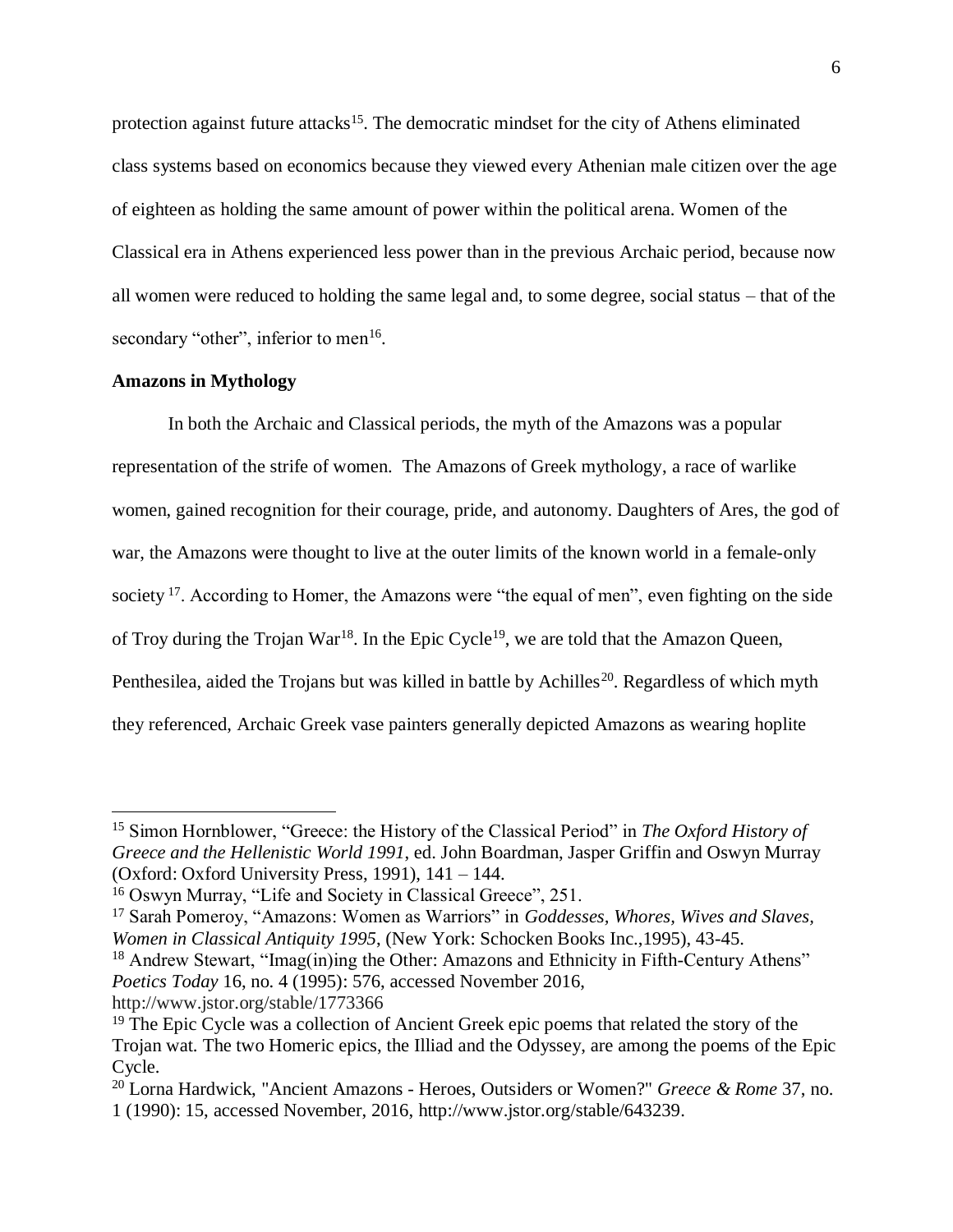armor, riding a horse and holding or fighting with a bow and arrow or a spear<sup>21</sup>. After the Persian wars, Amazonomachies (depictions of the battles between the Amazons and the Greeks) become an especially popular version of the Amazon myth in Greek vase painting<sup>22</sup>. Specifically, from the end of  $7<sup>th</sup>$  century until the  $5<sup>th</sup>$  century Amazons are usually depicted wearing short tunics in battle scenes; from the 5<sup>th</sup> century (after the Persian wars) "they are shown ... wearing trousers"<sup>23</sup> ("costume orientale" <sup>24</sup>). Scholars<sup>25</sup> generally focus on the transition of Amazon iconography from the Archaic to the Classical periods by straightforwardly analyzing how the Amazons become allegorical for the defeated Persian enemy<sup>26</sup>. This paper explores other ways in which Amazon representations in vase painting changed between the two periods, using gender theory to inform my comparative analysis.

### **Analysis and Comparison**

 $\overline{a}$ 

In this paper, I will present an argument in two parts. First, I will argue that Amazon imagery in the Archaic period was iconographically similar to imagery of goddesses, particularly the goddesses Artemis and Athena. Thus, the transition in early Classical period Amazon imagery that is commonly recognized by scholarship – namely, the new role of the Amazons as an allegory of the defeated Persians – is not just a move *toward* portraying the Amazons as foreign enemies, but also a move *away* from portraying the Amazons in a positive and powerful light, as similar to the divine.

<sup>&</sup>lt;sup>21</sup> Lexicon Iconographicum Mythologiae Classicae, s.v. "Artemis," John Boardman, et, al.

<sup>22</sup> Andrew Stewart, "Imag(in)ing the Other", 578.

<sup>&</sup>lt;sup>23</sup> Jane Davidson Reid, "Amazons", *The Oxford Guide to Classical Mythology in The Arts 1300 – 1990s* (1993), (New York: Oxford University Press, 1993), 89.

<sup>24</sup> Lexicon Iconographicum Mythologiae Classicae, s.v. "Artemis," John Boardman, et, al.

<sup>25</sup> Walter Duvall Penrose Jr., *Postcolonial Amazons, Female Masculinity and Courage in Anicent* 

*Greek and Sanskrit Literature* (New York: Oxford Universtiy Press, 2016), 123 – 129.

<sup>26</sup> Jane Davidson Reid, "Amazons", (New York: Oxford University Press, 1993), 89.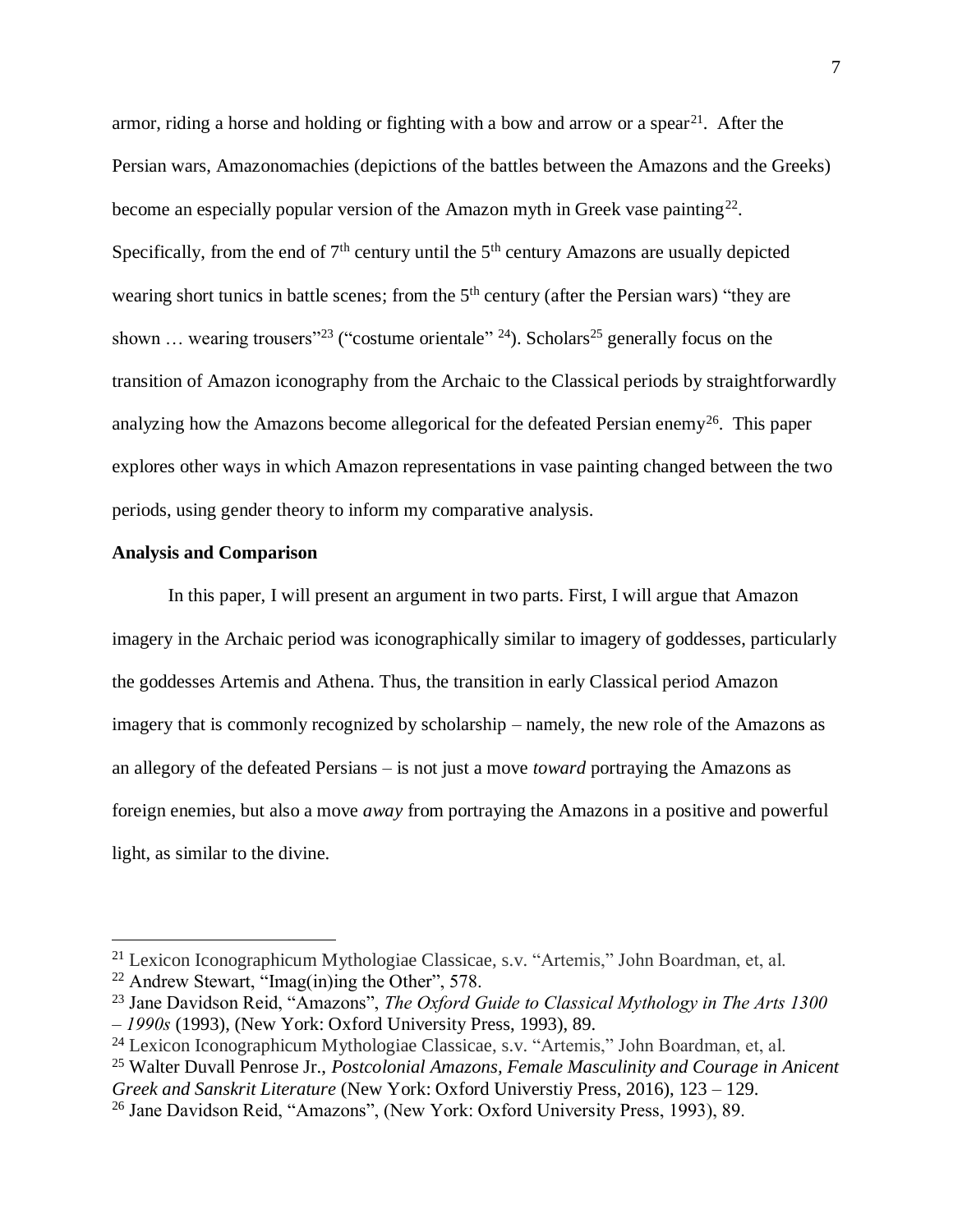The second part of my argument will address the cause of this shift. The Athenians of the early Classical period did not merely survive the Persian wars; they also survived a social/political upheaval. This transition from a tyranny to a democracy changed the structure of society, raising the political power of men while lessening the status of women, especially upperclass women who would have fashioned their self-image after the goddesses<sup>27</sup>. Images of Amazons reflected these shifting gender roles because Amazons were a mythological group of women who retained warrior like qualities in art, while also retaining markings of the female gender, such as primary and secondary sexual characteristics. In making this suggestion I am not disavowing previous and common readings of these vases but rather stating that there are additional layers of social implications beyond simple foreignness: Namely, the gendered and social power aspects matter as well.

I begin my analysis with one of the most famous Archaic period representations of an Amazon, the black-figure amphora, Achilles Killing the Amazon Queen Penthesilea<sup>28</sup>, by Exekias. The representation of Achilles and Penthesilea on Exekias's amphora shows a power struggle between the male dominated society and women's strength in building the home. The iconography and myth of the Amazons lends itself to this struggle because they are simultaneously women<sup>29</sup> and warriors like the goddesses Athena, and Artemis<sup>30</sup>; however, because they are women and not divinities, it is not hubris to defeat them and exert dominance over them<sup>31</sup>. By creating Penthesilea in the likeness of the goddesses, she has more power and

<sup>27</sup> Oswyn Murray, "Life and Society in Classical Greece", 244.

<sup>&</sup>lt;sup>28</sup> This is not the ancient title of the Amphora but a modern way to describe the amphora.

 $29$  In the usual canon of black figure, she is painted white to identify her otherness as woman.

<sup>30</sup> Sarah Pomeroy, "The Olympians" in *Goddesses, Whores, Wives and Slaves, Women in Classical Antiquity 1995*, (New York: Schocken Books Inc.,1995), 25-26

<sup>&</sup>lt;sup>31</sup> In Aristotle's *Rhetoric* there is one of the best ancient discussions of the word hubris. He discusses it as "doing and saying things at which the victim incurs shame, not in order that one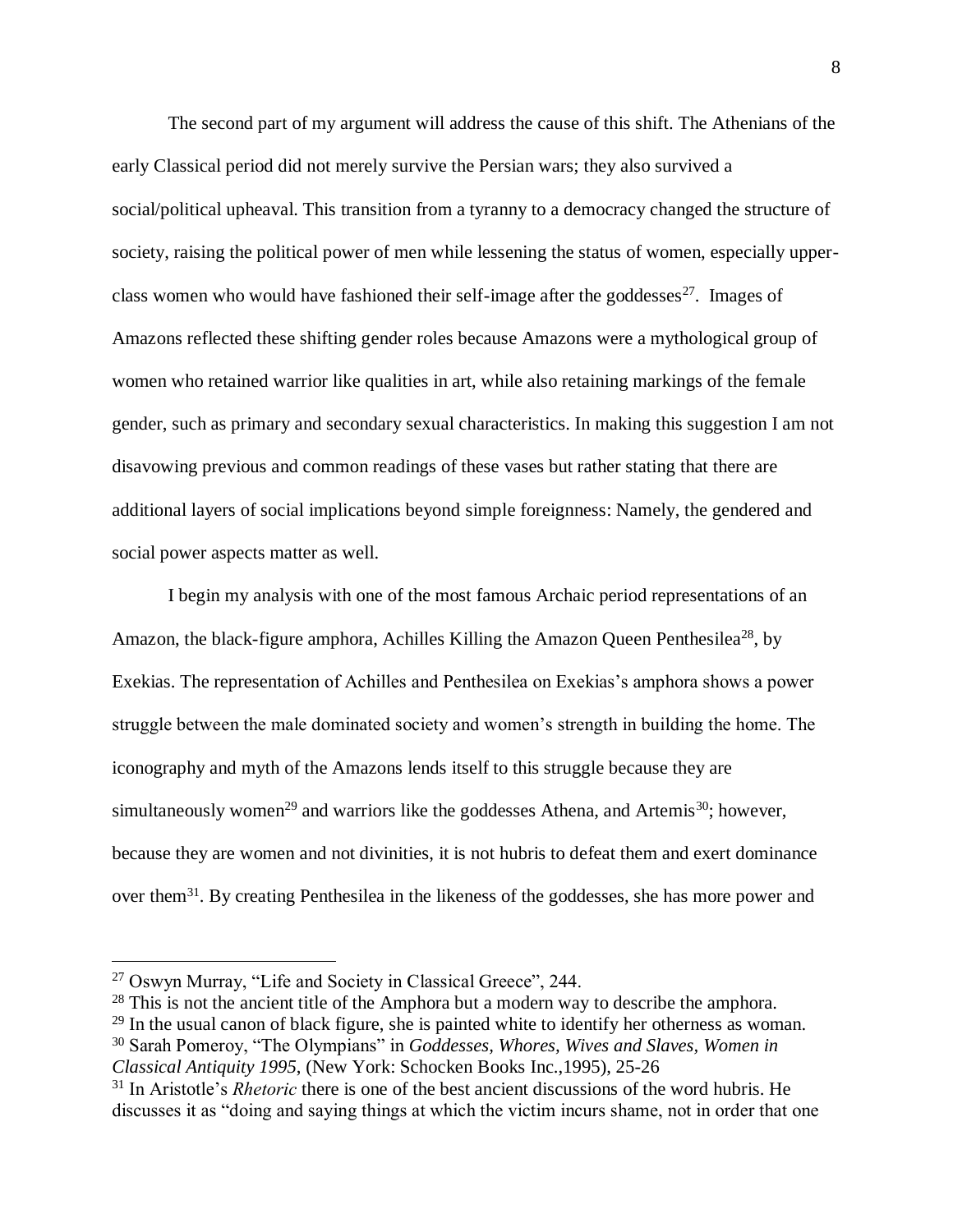strength than some art historians like Beth Cohen<sup>32</sup> and Larissa Bonfante<sup>33</sup> often allude to when they interpret images of Penthesilea and other Amazons. She is not just a figure meant to represent the vulnerability of women but is also in a position of power. Her power, derived from her likeness to the goddesses<sup>34</sup> is realized in three specific actions: the fighting stance that she is in, even while being attacked, the gaze that she locks onto Achilles and the gaze of the male viewer.

In the Exekias vase, Penthesilea draws upon the power of the goddesses, Artemis and Athena, through iconographic similarities. The iconography of the two goddesses that is important to the scene of Penthesilea includes their dress, weapons, armor and Athena's representation of the male and female genders. Artemis is commonly seen wielding a bow and arrow, alongside a fawn and dressed in a short chiton or dress with a common Greek girl's hairstyle<sup>35</sup>. She is the representation of a pure virgin of marrying age<sup>36</sup>. Athena is the goddess of justifiable war, wisdom, and often associated with the citadel of cities, which is generally assumed to be a male realm. Iconography of Athena is her helmet, spear, aegis and she is

may achieve anything other than what is done, but simply to get pleasure from it" (N. R. E. Fisher, "Hubris" in *The Oxford Companion to Classical Civilization 1998*, ed. Simon Hornblower, and Antony Spawford (Oxford: Oxford University Press, 1998), 802- 804.). Hubris was not essentially a religious term; however, the gods were often inclined to punish those who acted upon it because either they were dishonored or because they felt the need to hold the Greek citizens to high moral and social values. (N. R. E. Fisher, "Hubris", 802- 804.)

<sup>32</sup> Beth Cohen, "Divesting the Female Breast of Clothing in Classical Sculpture," in *Naked truths: women, sexuality, and gender in classical art and archaeology 1997, ed. Ann Olga* Koloski-Ostrow and Claire L. Lyons (London: Routledge, 1997), 66-82.

<sup>33</sup> Larissa Bonfante, "Nudity as a Costume in Classical Art", *American Journal of Archaeology* 93, no. 4 (1989): 543-570.

<sup>34</sup> Sarah Pomeroy, "The Olympians", 25-26.

<sup>35</sup> Christiane Sourvinou-Inwood, "Artemis" in *The Oxford Companion to Classical Civilization 1998*, ed. Simon Hornblower, and Antony Spawford (Oxford: Oxford University Press, 1998),  $248 - 252$ .

<sup>36</sup> Sarah Pomeroy, "Amazons: Women as Warriors", 45-46.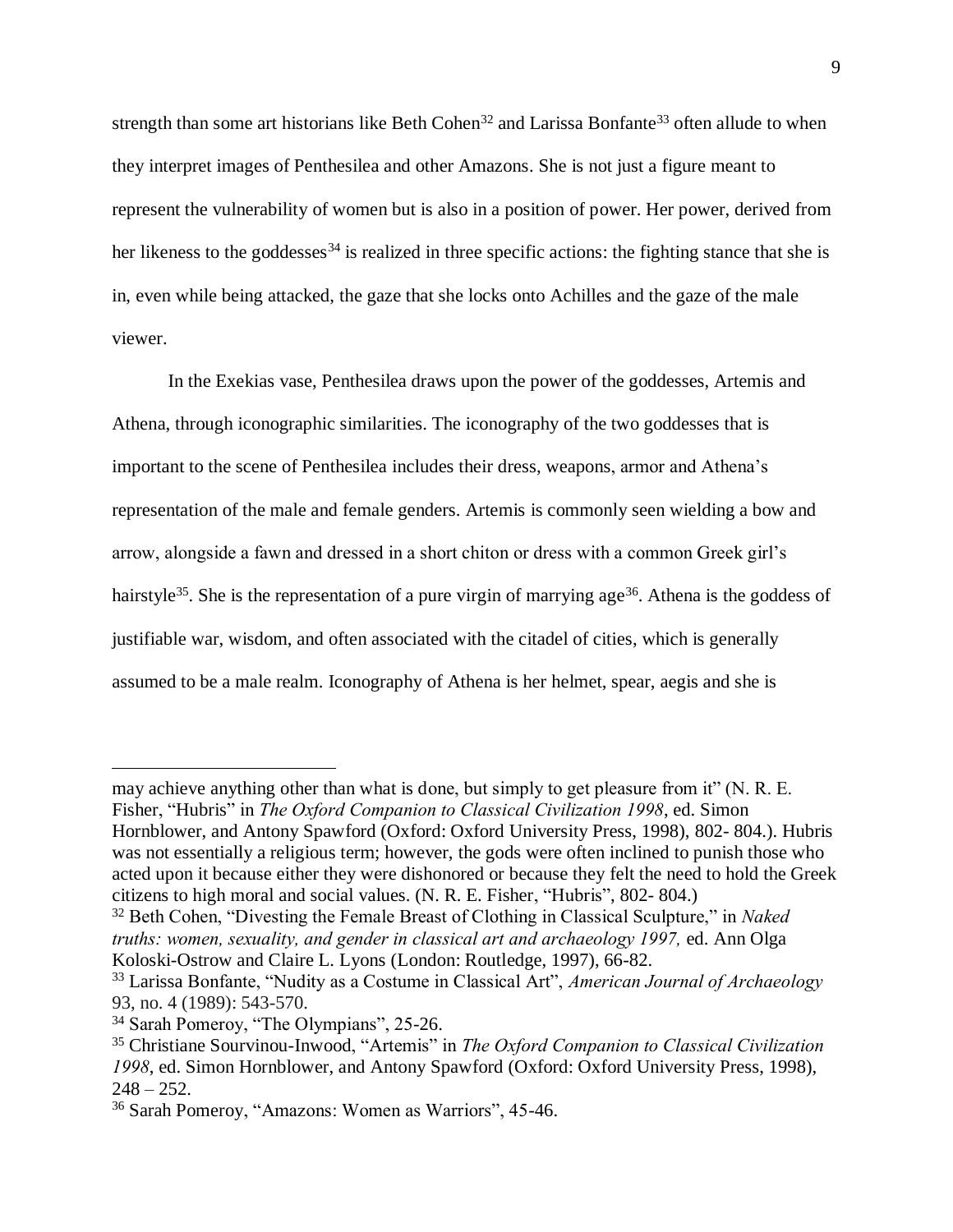sometimes associated with snakes and owls<sup>37</sup>. Athena, as Athena Ergane or Athena the Craftswoman, represents the central tools of the woman, weaving and women's handiwork $38$ . As Athena Ergane, she signifies the stabilizing role of women in Greek warrior society<sup>39</sup> and that women are symbols of the practical and organizational intelligence that is necessary to run a household, with the *oikos* (home and family unit) functioning as the microcosm of civil society, the polis. Thus, Athena represents the dutiful gender roles of both man and woman.

In the Exekias Amphora, Penthesilea is shown as dressed in the hoplite armor; her shield is placed behind her, almost as if she is leaning on it as she falls to the ground. The top plume of her helmet matches that of Achilles, as well as Athena's helmet (Figure 3) and her dress is in the same short style of Artemis. In addition, her dress, made of animal skin, can be compared to the image of Artemis (Figure  $4^{40}$  in which she is wearing an animal skin over her chiton. Moving down her body, Penthesilea is wearing pointed shoes, which contrast the bare foot of Achilles. When the shoes of Penthesilea are compared to Artemis's shoes in Figure  $4^{41}$ , they appear to be similar in that they are both pointy-toed, tied all the way up the leg from the ankle to the calf and both of the styles have a flap of material that falls over the top portion which sits under the knee. In addition, Penthesilea is shown in a deep lunge position with her hand up to Achilles attempting to block the spear that he is using to kill her. Her knee barely skims the ground but does not make contact with the ground line and both of her hands are up as she continues to fight

<sup>37</sup> Robert Parker, "Athena" in *The Oxford Companion to Classical Civilization 1998*, ed. Simon Hornblower, and Antony Spawford (Oxford: Oxford University Press, 1998), 267-269.

<sup>38</sup> Robert Parker, "Athena", 267-269.

<sup>39</sup> Robert Parker, "Athena", 267-269.

<sup>40</sup> Lexicon Iconographicum Mythologiae Classicae, s.v. "Artemis," John Boardman, et, al.

 $41$  The depiction of Artemis is from an Attic vase in which Artemis is chasing and killing to Giants; in the image she wears a short chiton, with animal print overlay, pointed toe shoes and has her short hair wrapped with what looks like a modern day headband.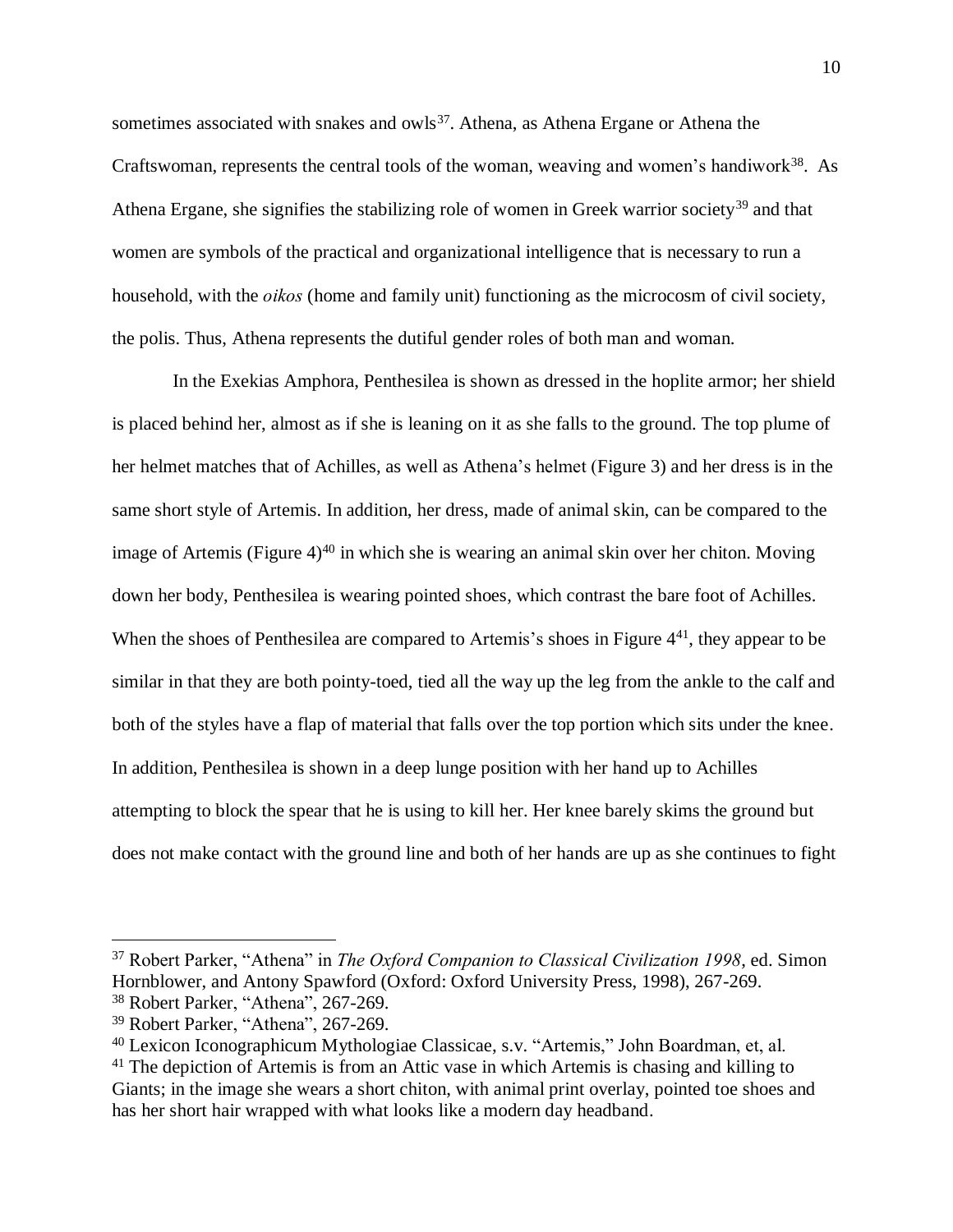even as the spear of Achilles is thrust through her chest. This position is not entirely vulnerable because she is continually fighting even as she falls to the ground<sup>42</sup>; this contrasts the usual reading of the position as a position of weakness because she is on the bottom while Achilles stands over her<sup>43</sup>. If compared to a Classical vessel, The Penthesilea Cup (Figure  $5)^{44}$ , where her body is depicted limp, the position in the Archaic vase stands out as a powerful pose where Penthesilea holds most of the potential energy of the scene. The pose can be read as a position of power because heroes are often seen striking the same pose as they deliver the killing blow to monsters and other enemies<sup>45</sup>. On the vase of Herakles (Figure 6) fighting the Nemean Lion, Herakles is in this pose of a deep lunge where his knee is almost in contact with the ground, mimicking the pose of Penthesilea. The posture of Penthesilea creates her as the equal to Achilles in potential power not a lesser. Therefore, Penthesilea represents the power that the Amazons and their human counterparts, women, were afforded in society because it is a pose of potential power, of the power that the person holds within themselves; women held this power in the *oikos* as seen in the representation of Athena Ergane.

The gaze between Achilles and Penthesilea is generally assumed to reveal the vulnerability of the Amazon and women in general, but her visual similarity with Artemis and Athena implies that this woman is not weak. In fact she is strong enough to be compared to a

 $42$  This pose juxtaposes the stance of defeated warriors that is often indicated by their knees touching the ground; however, the pose of Penthesilea and the pose of Herakles in Figure 6 have the knee raised from the ground. The knee raised from the ground in addition to the grip on the shield signify that she is still fighting back.

<sup>43</sup> Andrew Stewart, "Reflections", in *Sexuality in Ancient Art: Near East, Egypt, Geece, and Italy 1996,* ed. Nathalie Boymel Kampen, Bettina Bergman, Ada Cohen, and Eva Steh (Cambridge: Cambridge University Press, 1996), 136 -154.

<sup>44</sup> Penthesilea Cup; Achilles kills Penthesilea, Athenian red-figure cup, c. 475- 450 BCE

<sup>45</sup> Figure 6: Herakles kills the Nemean Lion, Polyphemus Group, Reggio di Calabria, Italy. 560 - 540 BCE, Black-Figure Pottery.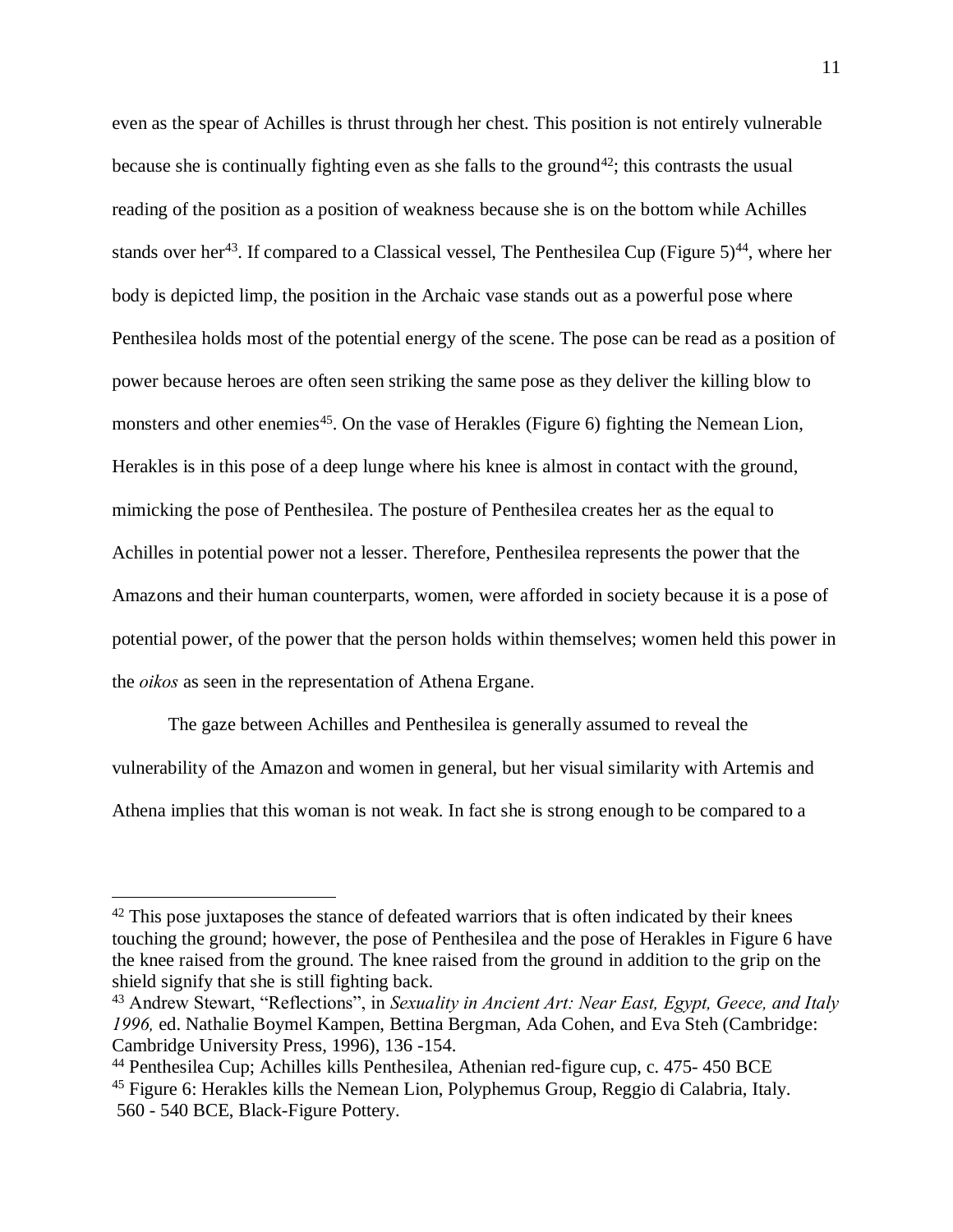goddess. Building upon this power from the comparison with the goddesses, the gaze of Penthesilea is also powerful because according to Judith Butler, the feminine gaze is a way to exemplify masculinity (power, manliness). Therefore without the strength of Penthesilea's gaze in the scene, the power of Achilles would not be as evident as modern scholars believe it to be. Furthermore, the feminine gaze allows women to act as their own agents, someone who forced men into self – regulation<sup>46</sup>. Penthesilea's gaze regulates the power of Achilles because to make the great hero Achilles fall in love with you as you are dying is a power unto itself because he would not want to fall in love with an enemy "soldier"<sup>47</sup>; however, her sexuality and womanhood similar to Artemis in ripe virginity was too powerful to resist<sup>48</sup>.

The gaze of the viewer is important when reading the vase and the power of Penthesilea as well as the social implications of the imagery. Gaze is useful in uniting formal and social theory because it is a double-sided term. The gaze of the images on the vessel is as important as the gaze of the viewer<sup>49</sup>. His intended viewer is an educated freeborn Athenian Greek man because the Amphora shape of the vessel would be seen in a symposium as a means of transporting wine. Other genders and people of a lower status like slaves would have viewed the amphora as well<sup>50</sup>; however, the gaze of the Athenian male citizen would have been privileged.

The idea of women and women's power in the *oikos* stands as linchpin to the power of the polis reflecting the gender and power ideals of the Archaic period. The women during the

<sup>46</sup> Judith Butler, *Gender trouble: Feminism and the Subversion of Identity*, (New York: Routledge, 1999).

<sup>47</sup> Laura Mulvey, "Visual Pleasure and Narrative Cinema" in *Visual and Other Pleasures 2009*, (New York: Palgrave MacMillan, 2009), 361-373.

<sup>48</sup> Andrew Stewart, "Imag(in)ing the Other", 579.

<sup>49</sup> Margaret Olin, "Gaze" in *Critical Terms for Art History* 2003, ed. Robert Nelson and Richard Shiff (Chicago: University of Chicago Press, 2003), 317-318.

<sup>50</sup> Kathryn Topper, "Female Symposiasts and the Limits of Civilization" in *The Imagery of the Athenian Symposium* 2012, (New York: Cambridge University Press, 2012), 105-135.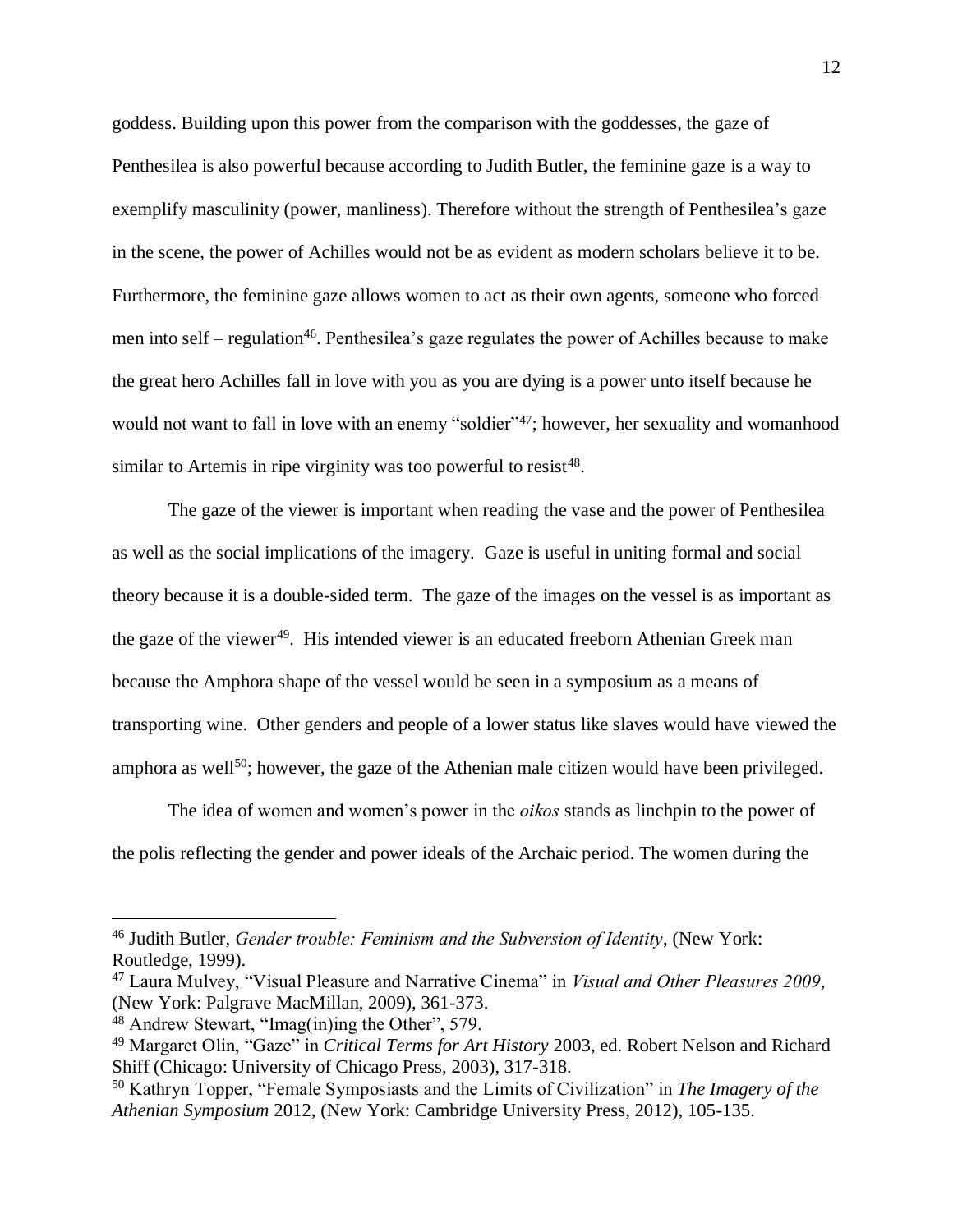Archaic period were afforded more power because often women, especially upper-class women that would liken themselves to the goddesses, were allowed a higher social status than the women in Classical period to come. Woman's position of power and respect that is represented through Athena Ergane and the Amazon is reinforced through this phallocentric and subconscious view of the vase. It is her womanhood and identification with the female goddesses that give the Amazon, the woman, the power to hold the whole of society together<sup>51</sup>.

Transitioning from the Archaic representation described above to the Classical representation of woman as other, and foreigner through the Amazon figure, I will analyze a Red-Figure Column krater painted by Eupolis in 470 – 460 BCE (Figure 2). In reflecting on the iconography of the Amazon depicted here, I present the argument that the Classical depiction of the Amazon is reminiscent of traditional Persian dress and customs<sup>52</sup>. In the Classical version of the Amazon, a visual similarity is created with Persian warriors that had just fought in the Persian wars against the Greeks. I propose that the Greeks began to differ from the Archaic iconography of the Amazons as the goddesses because they wanted to show their dominance over the Persians and other "other" categories without committing hubris. In addition, the Athenian switch to democracy<sup>53</sup> and an equal economic social class influenced the Athenian thought that now women were completely powerless, just as the barbarians that they successfully defeated.

<sup>51</sup> Laura Mulvey, "Visual Pleasure and Narrative Cinema", 362.

<sup>&</sup>lt;sup>52</sup> In Classical representations of the Persians they are often depicted as "Other" by wearing long pants that are covered in a geometric pattern. Often times this contrasts them from the Greeks because the Greek heroes are often nude. In Amazonomachy scenes, the Amazons are seen in the same geometric patterned pants and with shoes. In addition, the Persian weapon is a bow and arrow, which is the weapon that many Amazons are depicted with in the Amazonomachy scenes. <sup>53</sup> Andrew Stewart, "Imag(in)ing the Other", 588.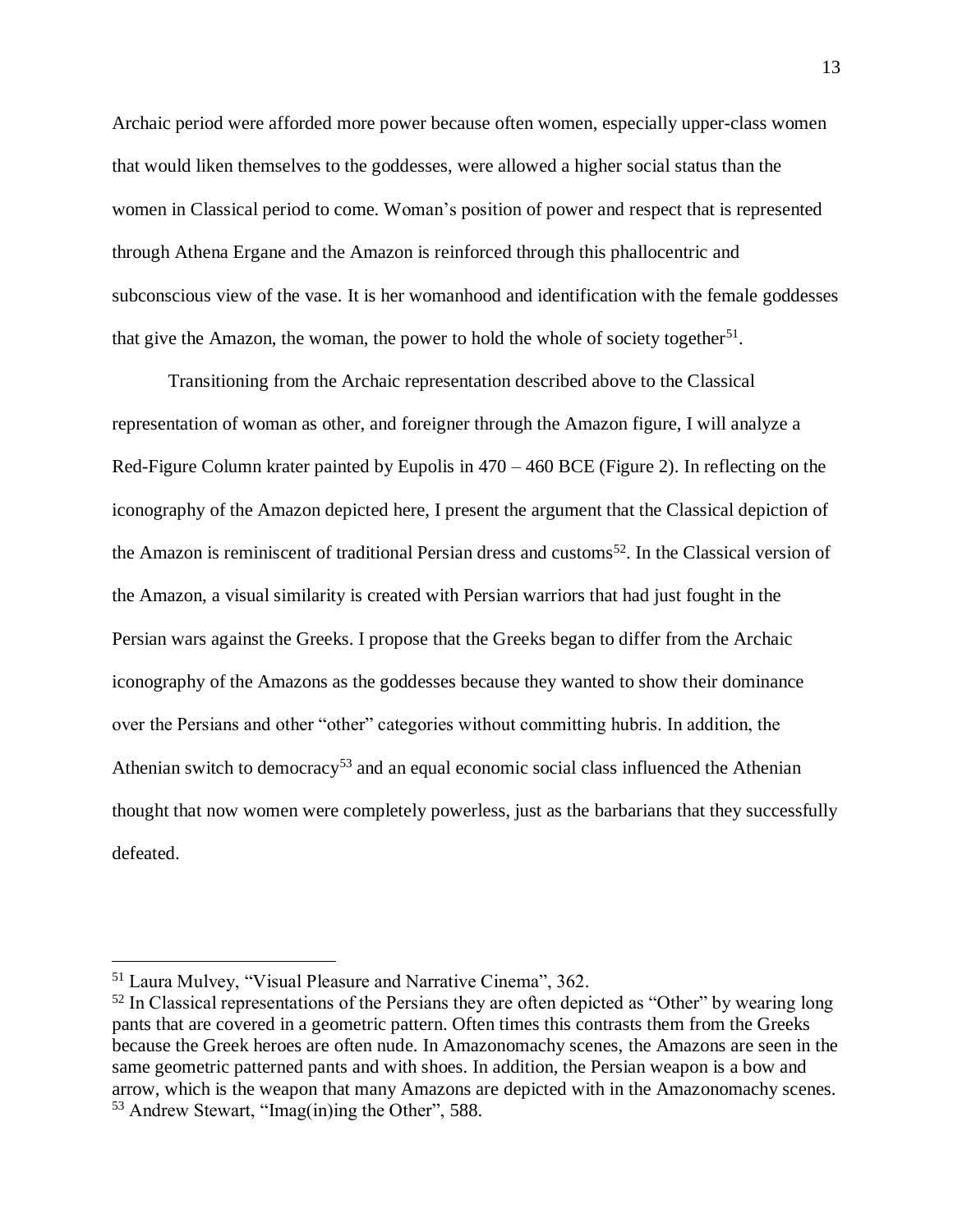On the red-figure krater (Figure 2), all we see is the lone Amazon, her face covered by her shield so that only her forehead is visible. The loss of her personal identity may be a way to further subjugate her role as other because it could be the likeness of anyone that is shown here. Therefore the viewer could insert his own wife, daughter or mother into this image and recognize her as this barbarian "other" creating a further divide between the power of man and the weakness of woman. Moving from the top of her head down, we see her helmet, scorpion-faced shield, and her spear and axe (the axe in her right hand while the spear is presumably in her left hand behind the shield). Paralleling the end of the spear is her leg, clad in vividly striped pants. In comparing this to the Persian depiction (Figure 7), we can see that the patterns and style are depicted in a similar manner with geometric zigzag patterned pants and tunic and a covered head; thus identifying her as foreign, as barbarian, as enemy. Using the feminist art historical approach as applied by Cohen<sup>54</sup> and Bonfante<sup>55</sup> in critiquing this image, there are no "indications" of her "sexuality", in that no breast is bared, she is not emotionally influenced by the scene or violated by a man stronger than her. Therefore, once she, the Amazon, is stripped of the characteristics of the female Goddesses, and given the characteristics of the barbarian enemy, she is representation of Athenian triumph over the barbarians and "others".

<sup>&</sup>lt;sup>54</sup> In the article by Cohen on Divesting the Female breast she segregates the nudity of the female into 4 categories. The first category is women wearing garments designed to expose the breast. Category two is breasts purposely divested of clothes by females themselves. The third category is breast exposure by garments accidentally loosened or set in disarray through an action or pose of the wearer. And category 4, the category that pertains to the discussion of Amazons is female breast exposure through the violent ripping or loosening of garments on the account of a violent interaction with others. This category includes a discussion on the exposed breast of an Amazon being a symbol of violation and humiliation through defeat.

<sup>55</sup> Bonfante breaks down the subject of nudity for men, women, and barbarians in her article. While the Amazon depicted on the Red-Figure vase is not nude, Bonfante's argument applies because in order to discuss nudity she first highlights the importance of clothing and what wearing clothing represents.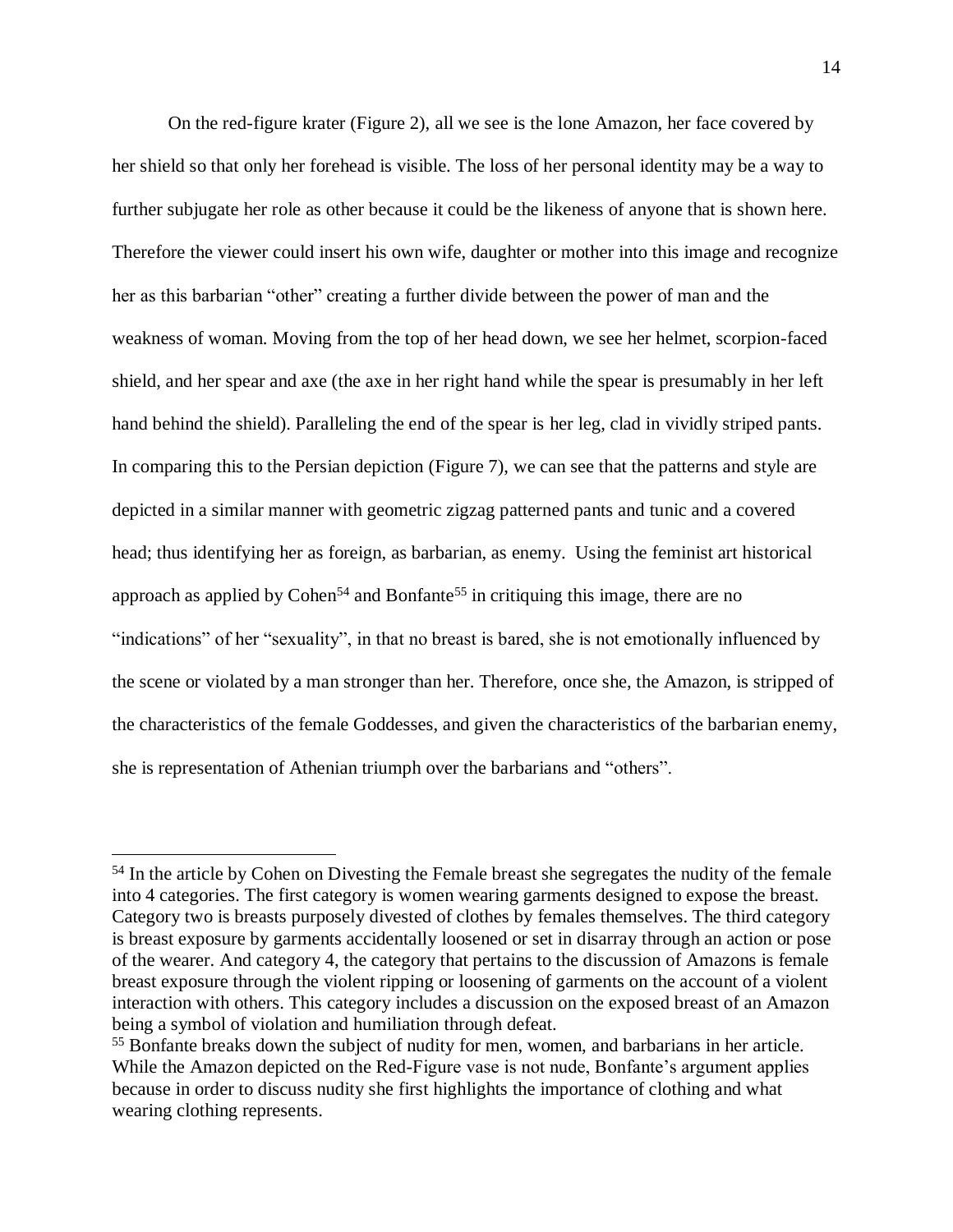Much like the Black-Figure Amphora, this vessel would have been used in the symposium setting. A volute krater was used as the vessel that mixed the wine and water in the center of the *ανδpῶν* (andron), the room in which the symposium took place. The guests of the symposiarch, the man in charge of the symposium, would have been placed in a circle around the krater as it sat in the middle. As the symposium progressed, the guests would have begun to talk about the image on the vase, and they would have interacted with the image of the lone Amazon. Therefore, the gaze of the viewer is an important aspect of this vessel as well. The Athenian educated freeborn Greek man would have recognized the iconography of the Persians that the Amazon is adorned in. Most of the men gazing upon the vessel would have been a part of the war against the Persians; therefore, they would know first-hand what the Persians looked like as well as how they behaved. The ambiguity of the Amazon that is depicted would have allowed them to place their "own" woman into the image. This view of their relative as the barbarian other allows them to see their subjugation and withholding of power as a necessary action. Likening the Amazon to the Persian 'other' shows the restriction of women's power for this reason; it justifies the limiting of women's rights because women are a type of "other", potentially an enemy who could destroy Athens just as the Persians did the first time.

Comparing the gaze of the Archaic male and the Classical male the difference lies within the dissimilarities between the societies and the gender roles that the societies hold to be true. According to images in LIMC, the transition of the iconography exists across all vase painting not just the two vases that I have presented here. After performing my own primary research on vases with Amazon iconography using the  $LIMC<sup>56</sup>$ , I found that out of fifty-one Archaic vases

<sup>56</sup> In order to classify the different vases into the Archaic and Classic time periods, the vases first had to have documented dates, I did not judge based on stylistic evidence or Black vs Red figure vases. The next classification that the vases had to meet was that they had to be at least three-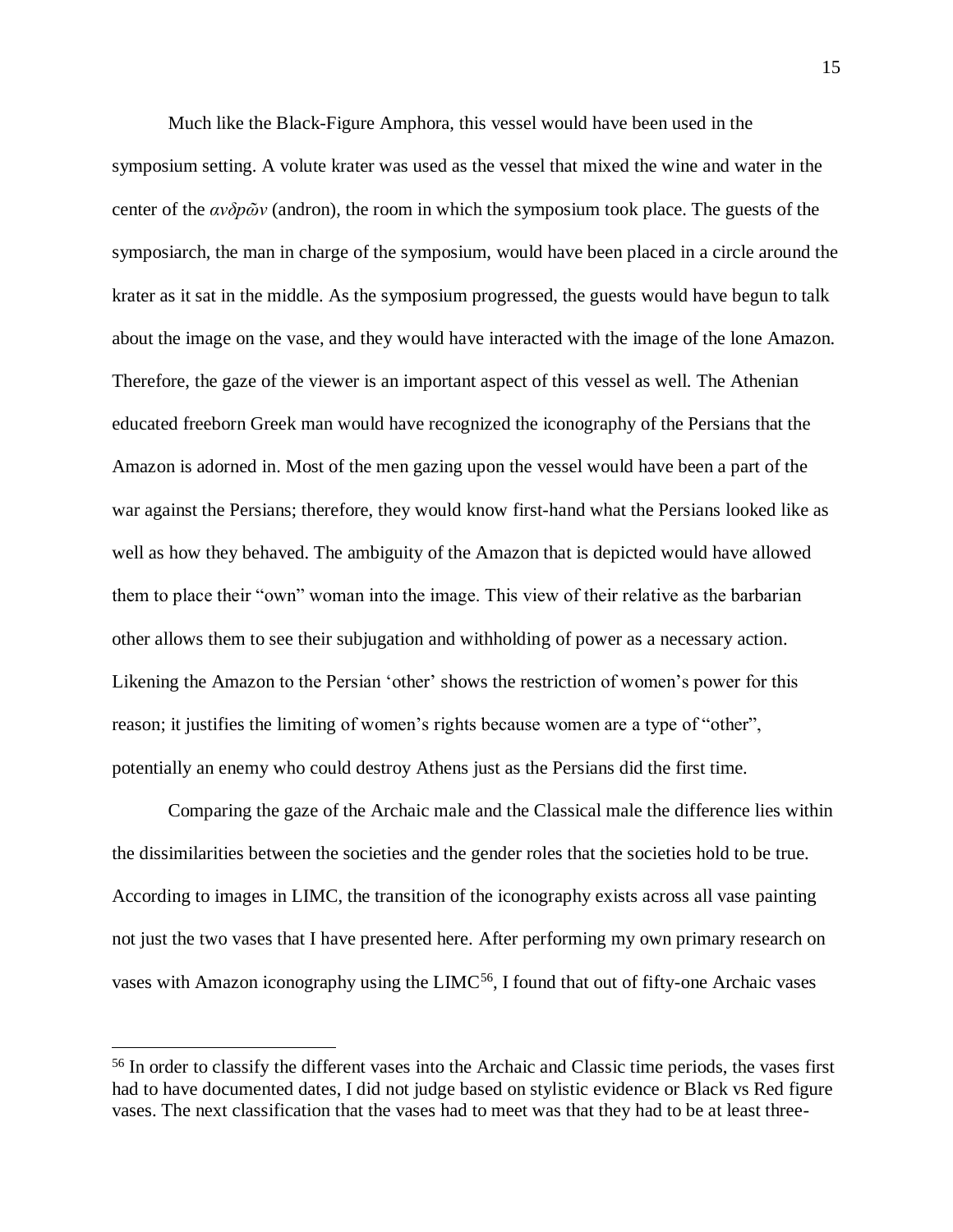(with documented dates) forty-three of them have images of Amazons that are painted in the likeness of the goddess and only eight of them were in the likeness of the Persians (Figure  $8$ )<sup>57</sup>. These eight that were in the likeness of the Persians had dates that fell within the Late Archaic period, toward the beginning of the Classical era and the start of the Persian wars. Additionally, in the images of the Amazons from the Classical period, there were fifty-eight in total and fortyeight of them were in the likeness of the Persians, like the Red-figure column krater, while eight were in the likeness of the goddesses and two were in the likeness of both the Goddesses and the Persians (Figure 9)<sup>58</sup>. Therefore, gaze and iconography is important because it demonstrates the difference in the period eye, as it applies directly to creating other images, between the Archaic and the Classical. Reflecting on the image of the Amazon on the Red-figure krater with this idea of period eye and the stats of the Persian iconography greatly increasing in the Classical period, I propose that the conclusion can be made that this Amazon represents how the change in democracy lead to a decrease in the respect and power that women were afforded in Classical Athens.

In conclusion, I argue that the two conceptual depictions of the Amazons are linked in their expression of the transition of the social role of women in the wake of the Persian wars and the birth of Democracy. Exekias and Eupolis's depictions of the Amazons demonstrate the societal norm for the respect and value that women were afforded. Indeed the representation of Amazon as enemy in the Classical period contrasted with the Archaic Exekias Amazon as Goddess demonstrates that Classical Athenian women had even less power than their mothers

fourths complete. Lastly, the imagery was similar to either the iconography of the Exekias vase, in the likeness of the goddesses or the Eupolis vase, in the likeness of the Persians.

<sup>57</sup> Lexicon Iconographicum Mythologiae Classicae, s.v. "Amazons," John Boardman, et, al.

<sup>58</sup> Lexicon Iconographicum Mythologiae Classicae, s.v. "Amazons," John Boardman, et, al.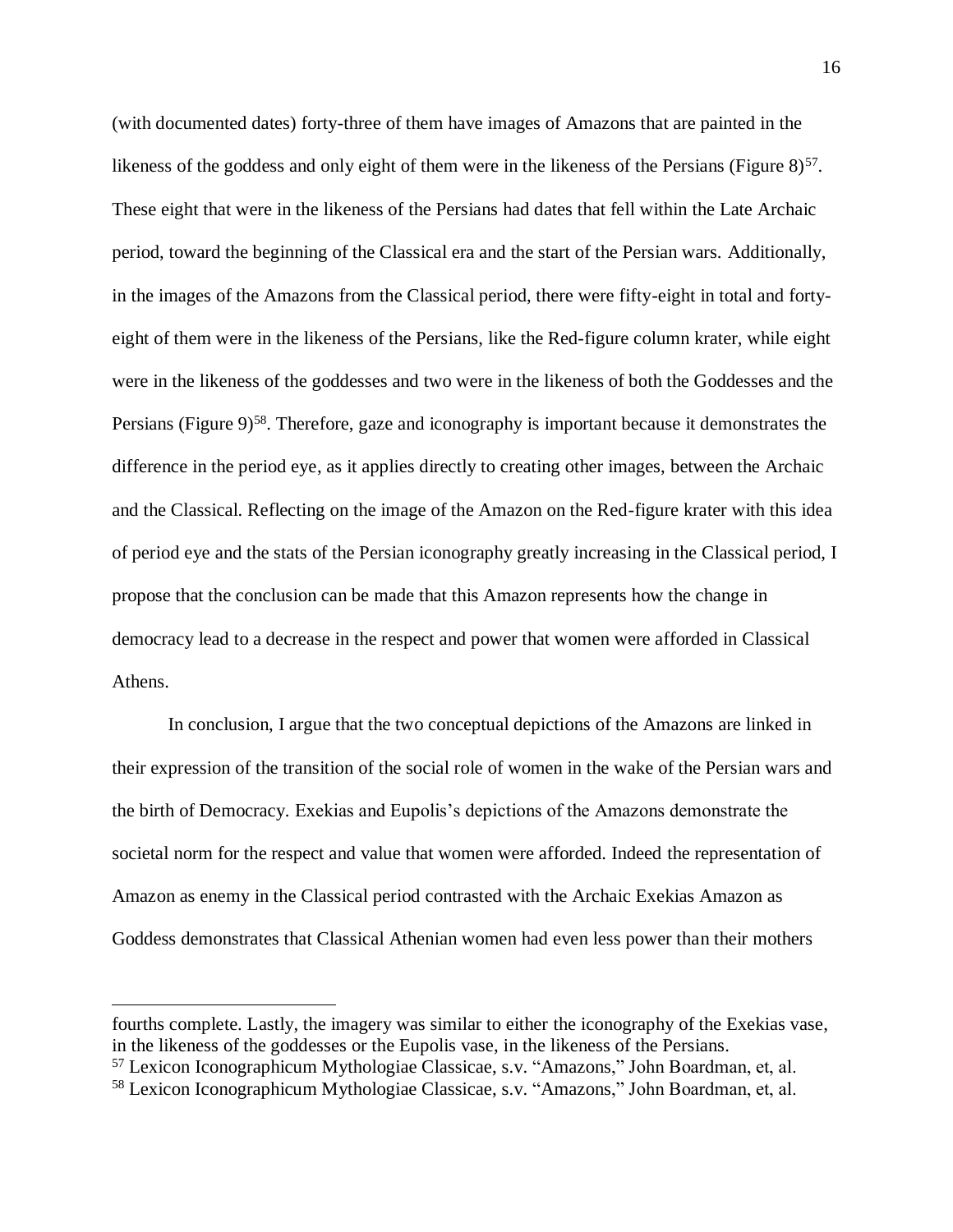and grandmothers whose gender ideals and societal norms are reflected in the black figure Archaic amphora. Therefore, the Exekias Amphora and the Eupolis Krater demonstrate the change in gender roles from the Archaic to the Classical because of the differing representation of the Amazons.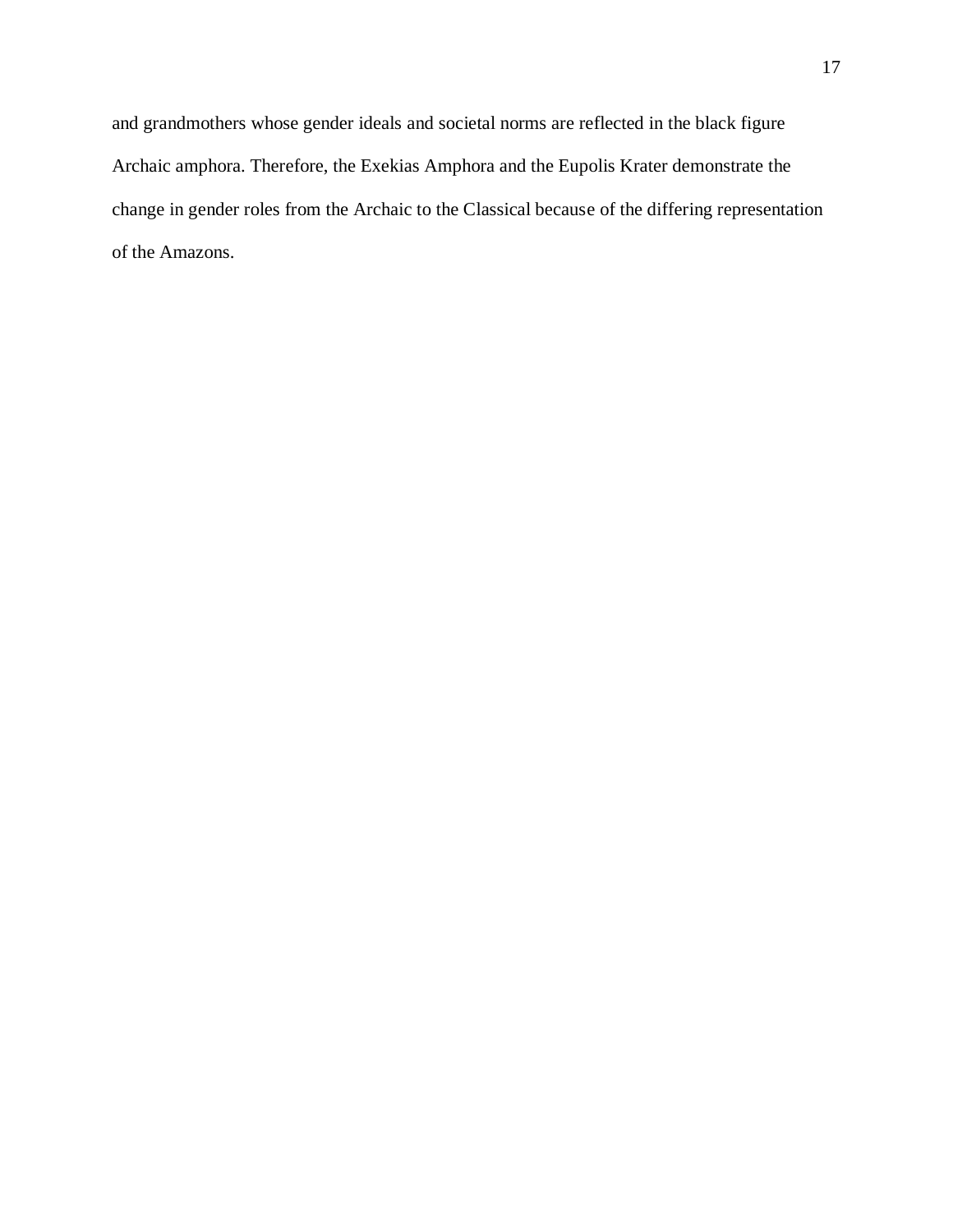## Figures





*Achilles Killing the Amazon Queen Penthesilea* Exekias as Potter and Painter Vulci, Italy Attica 540-530 BCE Black Figure Pottery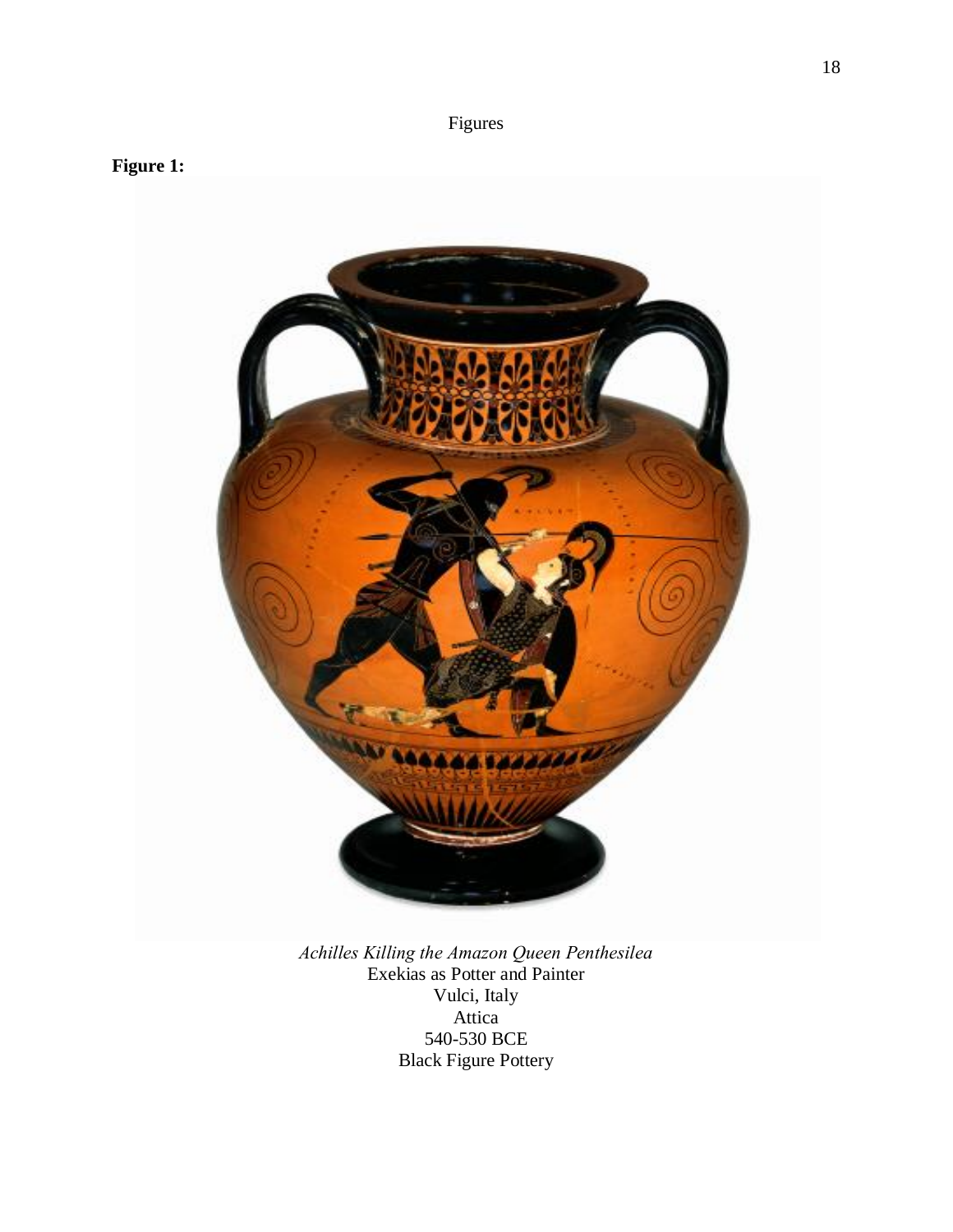



*Red-Figure Column Krater with Amazon Side A* The Eupolis Painter 470-460 BCE Red-Figure Pottery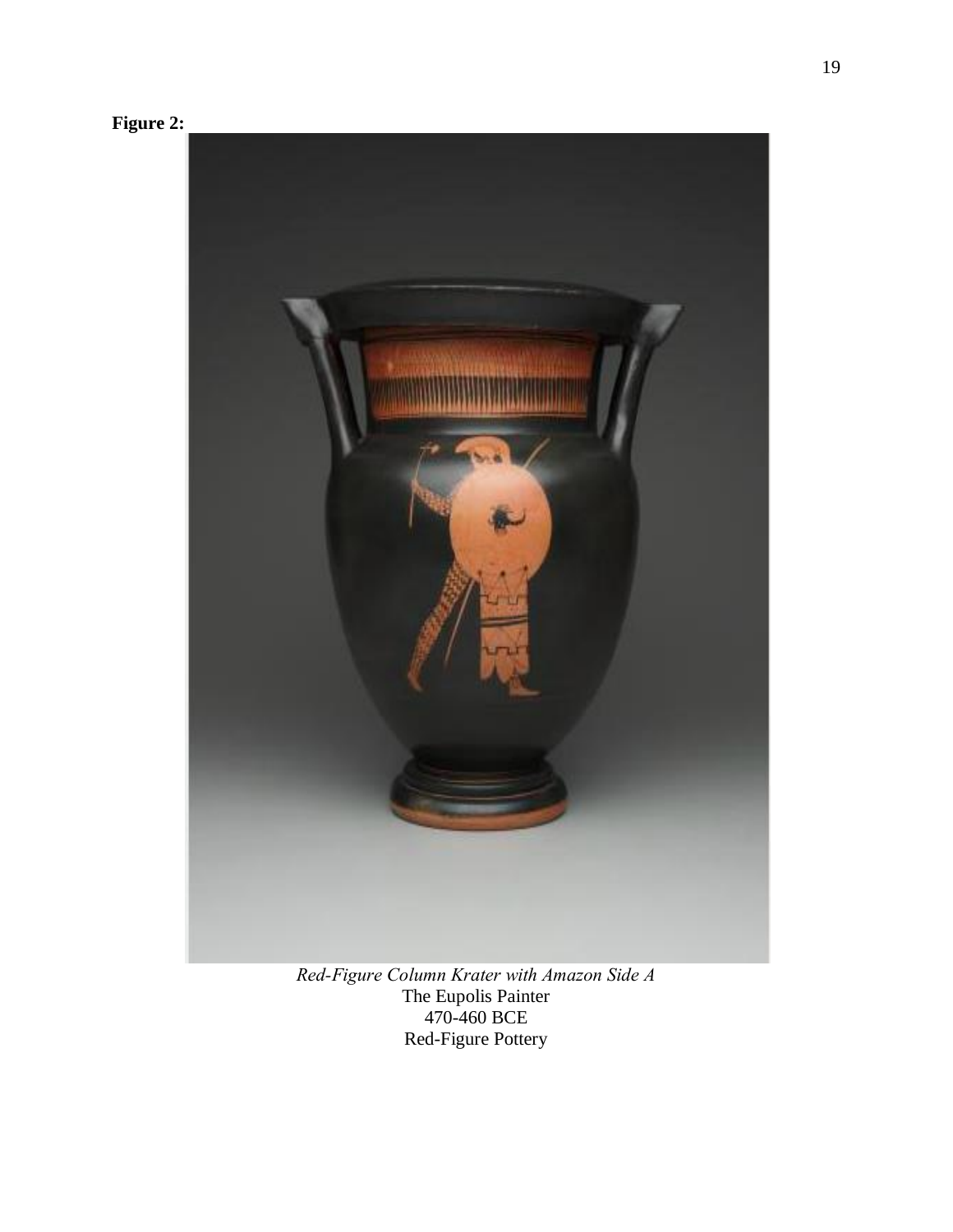



*Red-Figure Column Krater with Amazon Side B* The Eupolis Painter 470-460 BCE Red-Figure Pottery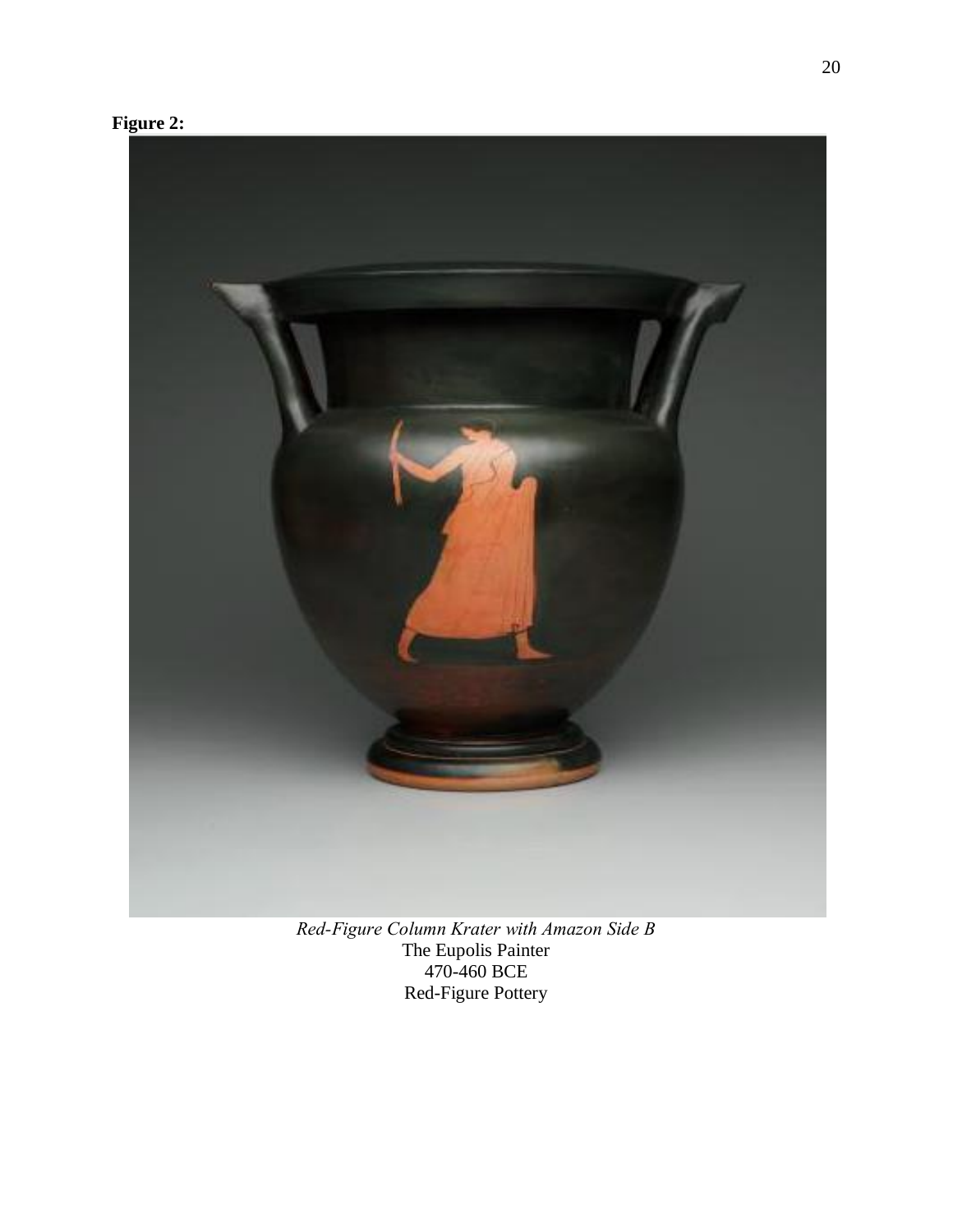



*Athena Promachos* Andokides Painter Vulci, Italy Attica 530 BCE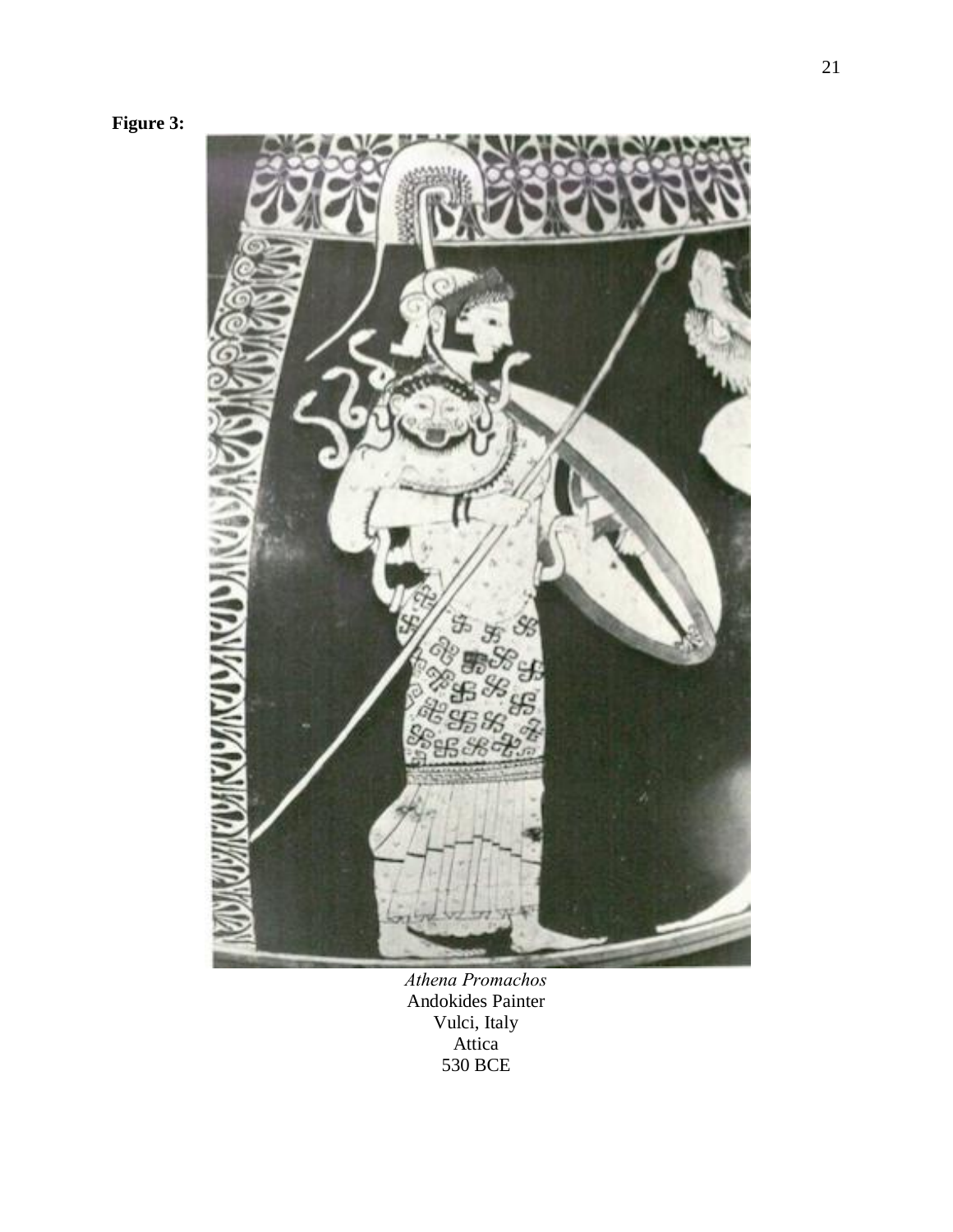# **Figure 4:**



*Artemis Chasing the Aloadae* Attica 445 BCE Red-Figure Potter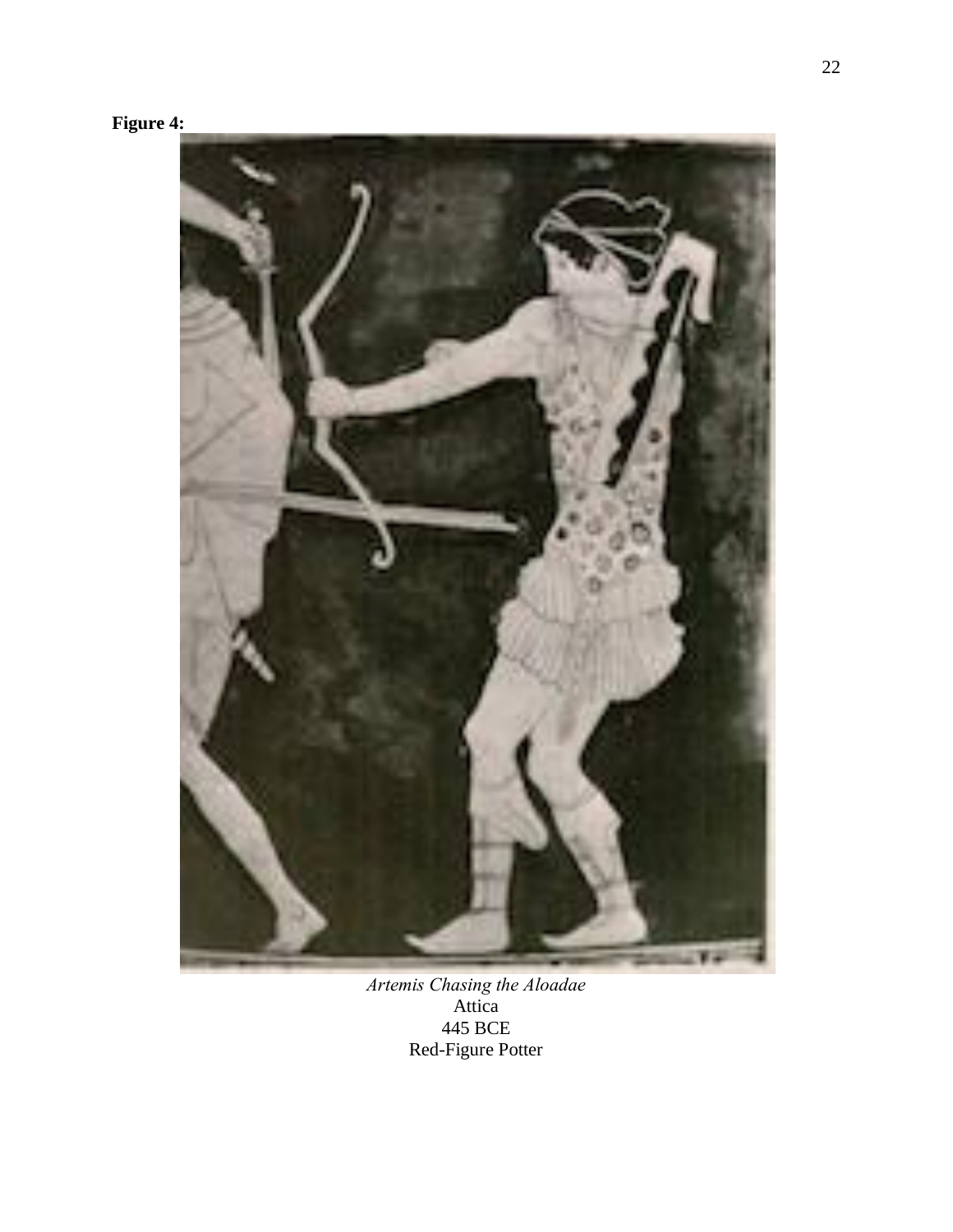



*Penthesilea Cup* Penthesilea Painter Vulci, Italy Attica 470-460 BCE Red-Figure Pottery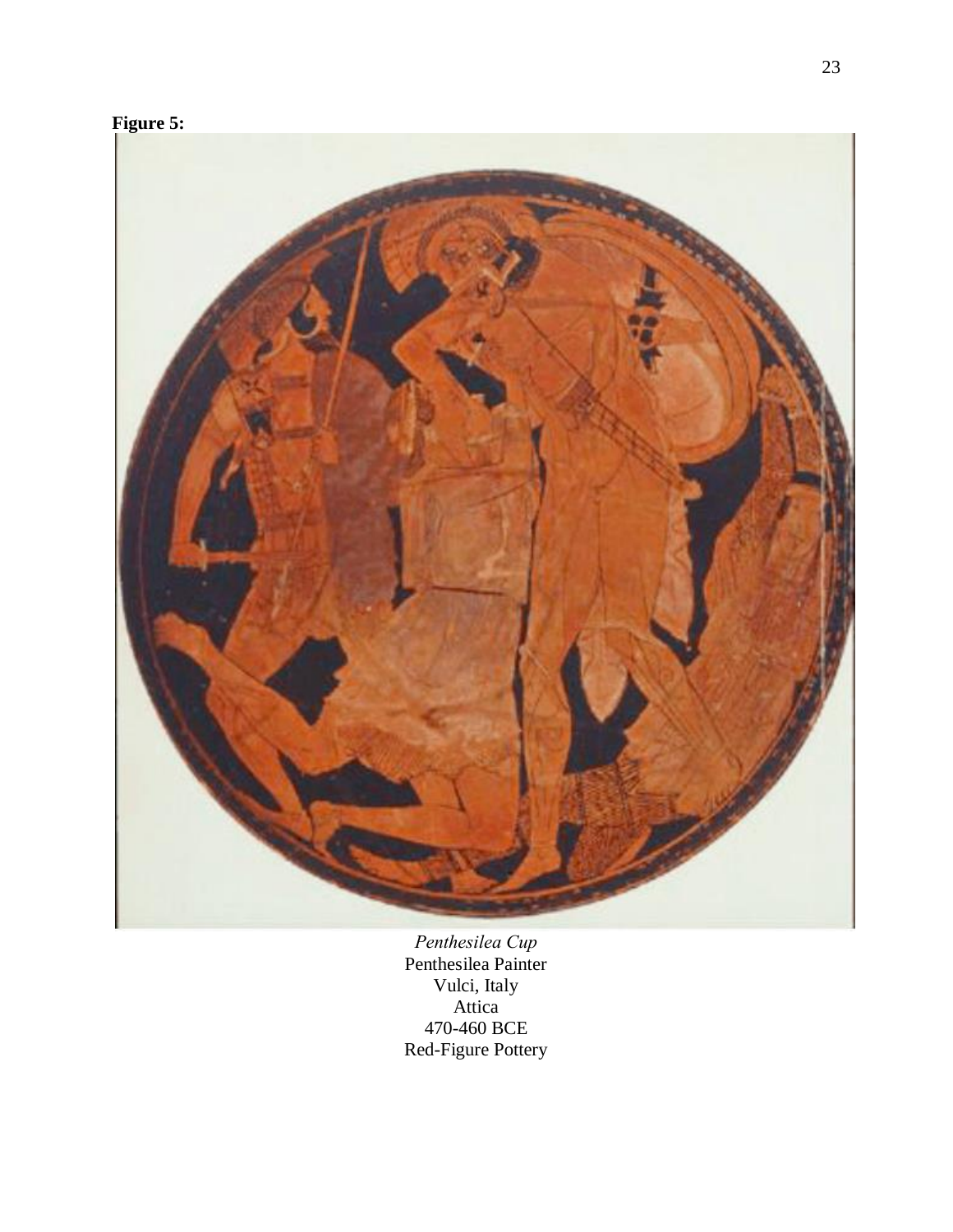## **Figure 6:**



*Herakles Kills the Nemean Lion* Polyphemus Group Reggion di Calabria, Italy 560-540 BCE Black-Figure Pottery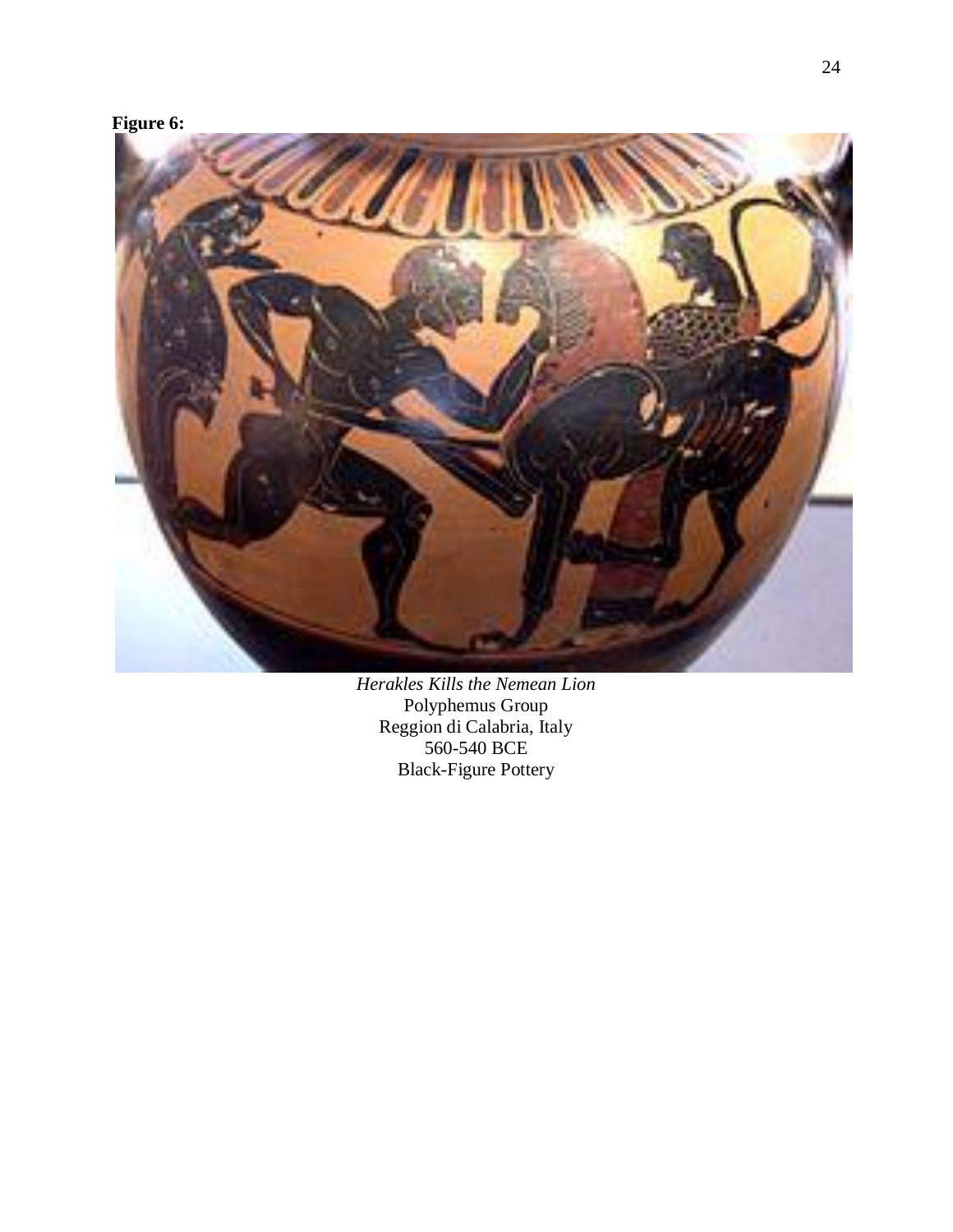



*Plate* Epiktetos Vulci, Italy Attica 520-510 BCE Red-Figure Pottery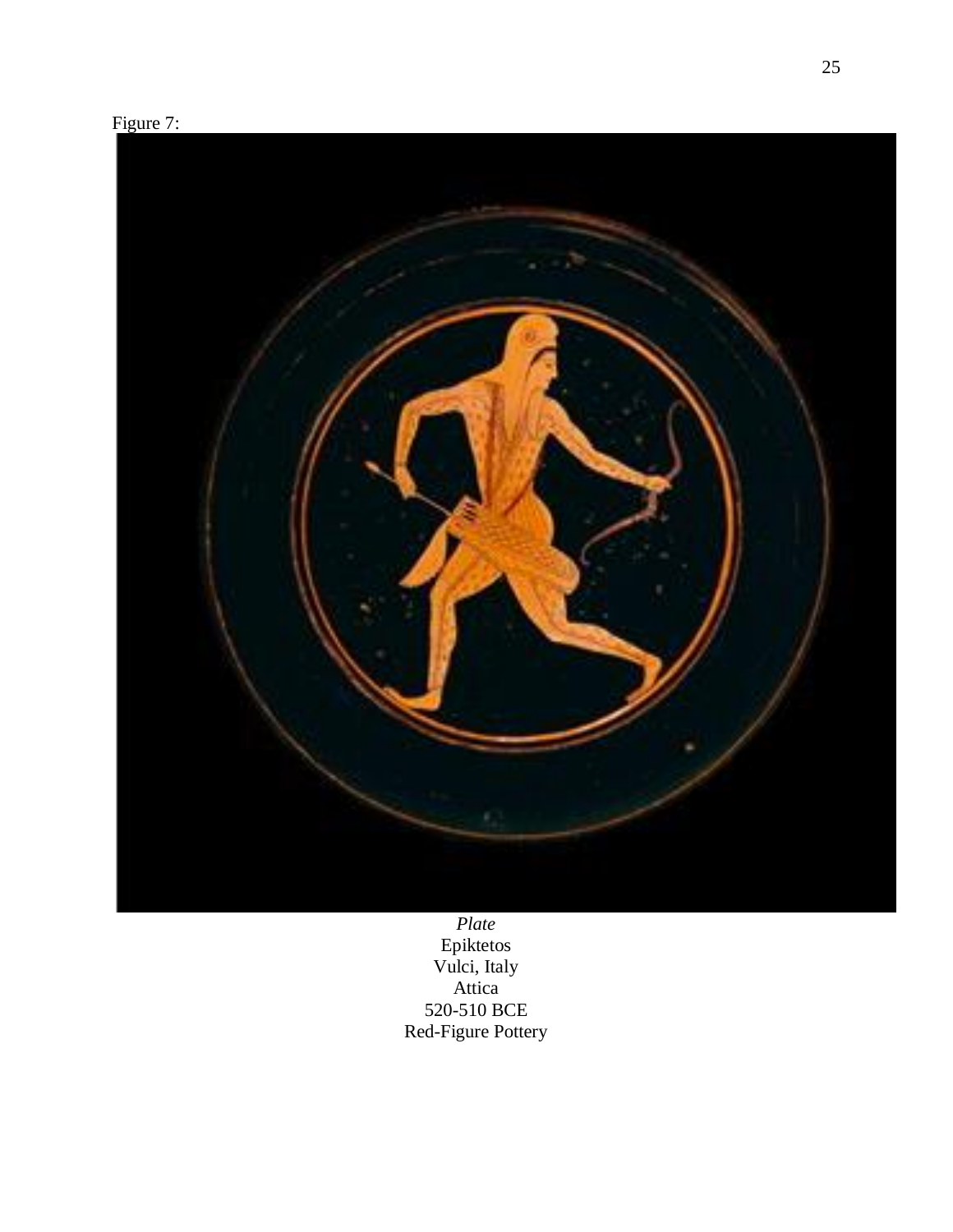### **Figure 8:**



### **Archaic vases with Amazon Depictions in the LIMC**

Figure 8: Charts the amount of Archaic period vases (600 – 490 BCE) that have both documented dates and full images of the Amazons depicted on them instead of fragmentary. In order to categorize the imagery, the vases needed to be at least three-fourths complete. Additionally, the vases that are categorized as "likeness of goddesses" are the vases that depicted the Amazons in a simliar manner to Exekias's vase, while the likeness of persians are vases that depicted the Amazons in a similar manner to the Eupolis vase.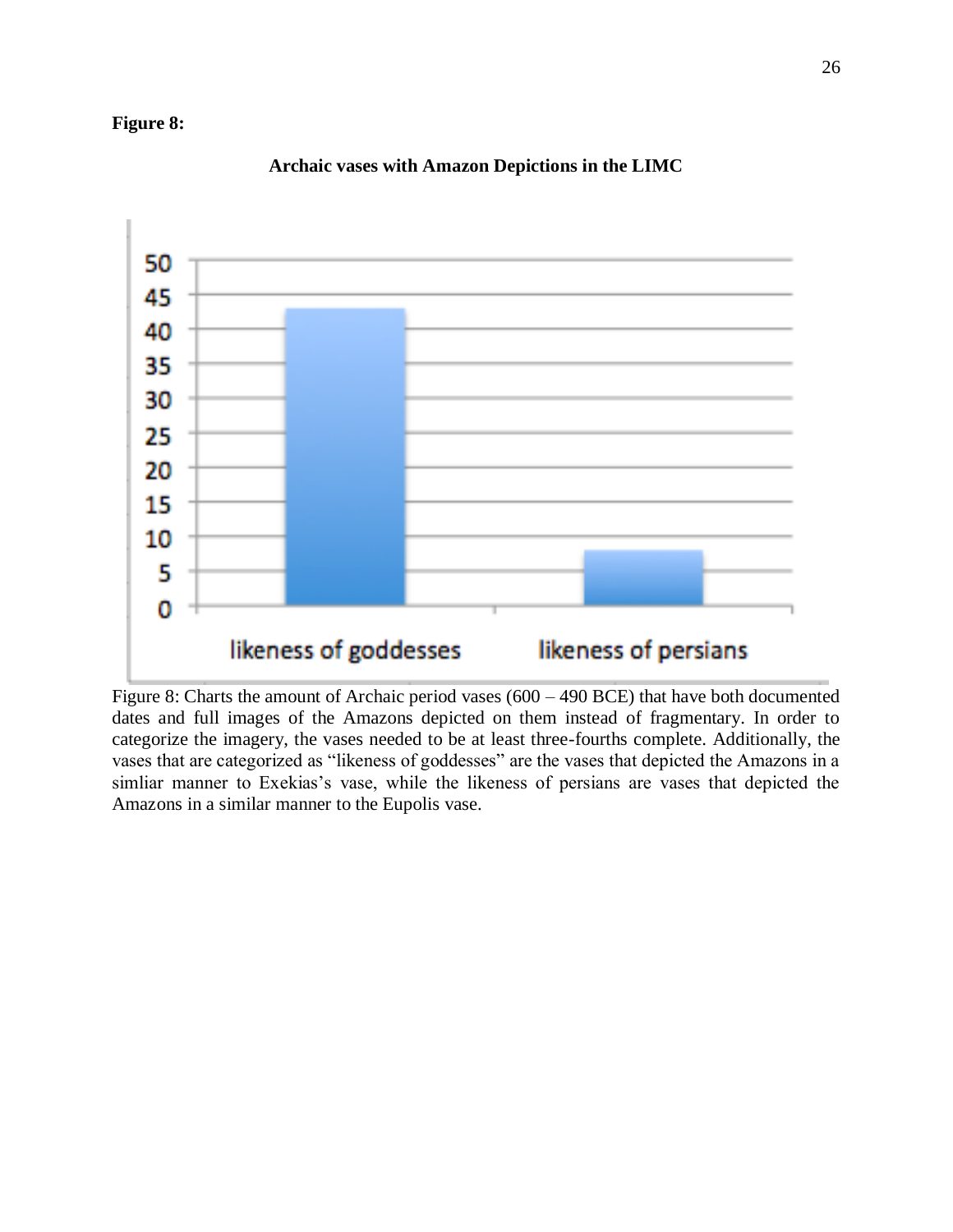

**Classical Vases with Amazon Depictions in the LIMC**



Figure 9: Charts the amount of Classical period vases (490 - 323 BCE) that have both documented dates and full images of the Amazons depicted on them instead of fragmentary. In order to categorize the imagery, the vases needed to be at least three-fourths complete. Additionally, the vases that are categorized as "likeness of goddesses" are the vases that depicted the Amazons in a simliar manner to Exekias's vase, while the "likeness of persians" category represents vases that depicted the Amazons in a similar manner to the Eupolis vase. The last category of "likeness of other" includes two vases that either showed both iconographic groups or as solely women.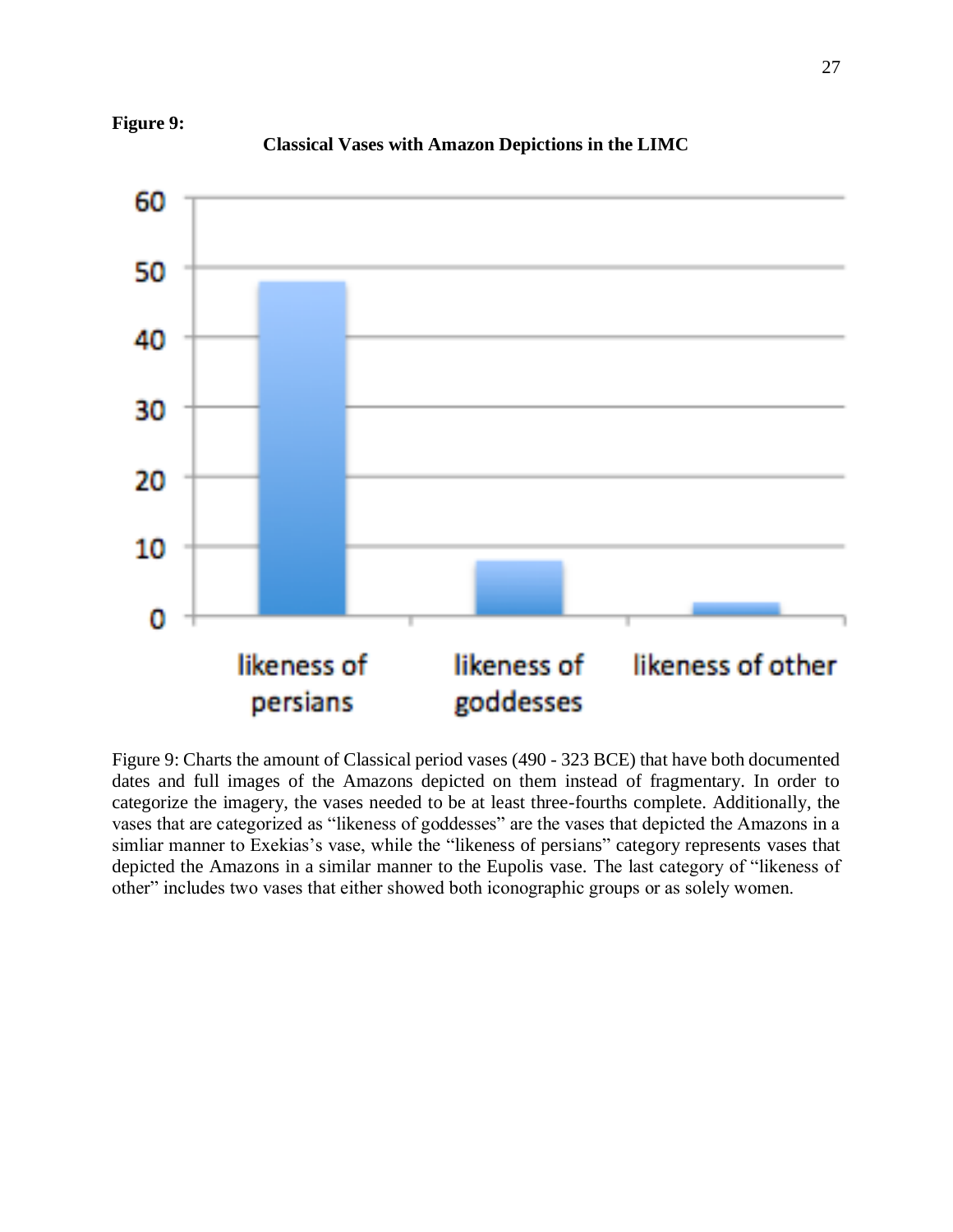#### Works Cited

- Boardman, John. "The Archaic Period of the Sixth Century," in *Pre-Classical From Crete to Archaic Greece 1967*, Edited by John Flemming and Hugh Honour, 109-154. Harmondsworth: Penguin Books Ltd., 1967.
- Bonfante, Larissa. "Nudity as a Costume in Classical Art." *American Journal of Archaeology* 93, no. 4 (1989): 543 – 570.
- Butler, Judith. *Gender Trouble: Feminism and the Subversion of Identity*. New York: Routledge, 1999.
- Cohen, Beth. "Divesting the Female Breast of Clothing in Classical Sculpture," in *Naked Truths: Women, Sexuality, and Gender in Classical Art 1997*, Edited by Ann Olga Koloski-Ostrow and Claire L. Lyons, 66-82. London: Routledge, 1997.
- Fisher, N. R. E. "Hubris" in *The Oxford Companion to Classical Civilization 1998*, Edited by Simon Hornblower, and Antony Spawford, 802- 804. Oxford: Oxford University Press, 1998.
- Hardwick, Lorna. "Ancient Amazons Heroes, Outsiders or Women?" *Greece and Rome* 37, no. 1 (1990): 15. Accessed November, 2016. http://www.jstor.org/stable/643239.
- Hornblower, Simon. "Greece: The History of the Classical Period," in *The Oxford History of Greece and The Hellenistic World 1991*, Edited by John Boardman, Jasper Griffin, and Oswyn Murray, 141-176. Oxford: Oxford University Press, 1991.
- *Lexicon Iconographicum Mythologiae Classiae (LIMC).* 1981. Zurich: Artemis.
- Morris, Ian. "Archaeology and Gender Ideologies in Early and Archaic Greece." *Transactions of the American Philological Association* 129, (1999): 305. Accessed November, 2016. http://www.jstor.org/stable/284433
- Mulvey, Laura. "Visual Pleasure and Narrative Cinema," in *Visual and Other Pleasures 2009*, 361 – 373. New York: Palgrave McMillan, 2009.
- Murray, Oswyn. "Life and Society in Classical Greece," in *The Oxford History of Greece and The Hellenistic World 1991*, Edited by John Boardman, Jasper Griffin, and Oswyn Murray, 240-275. Oxford: Oxford University Press, 1991.
- Neer, Richard. *Greek Art and Archaeology c. 2500 – 150 BCE*. New York: Thames and Hudson, 2012.
- Olin, Margaret. "Gaze" In *Critical Terms for Art History 2003*, edited by Robert Nelson and Richard Shiff. Chicago: University of Chicago Press, 2003.